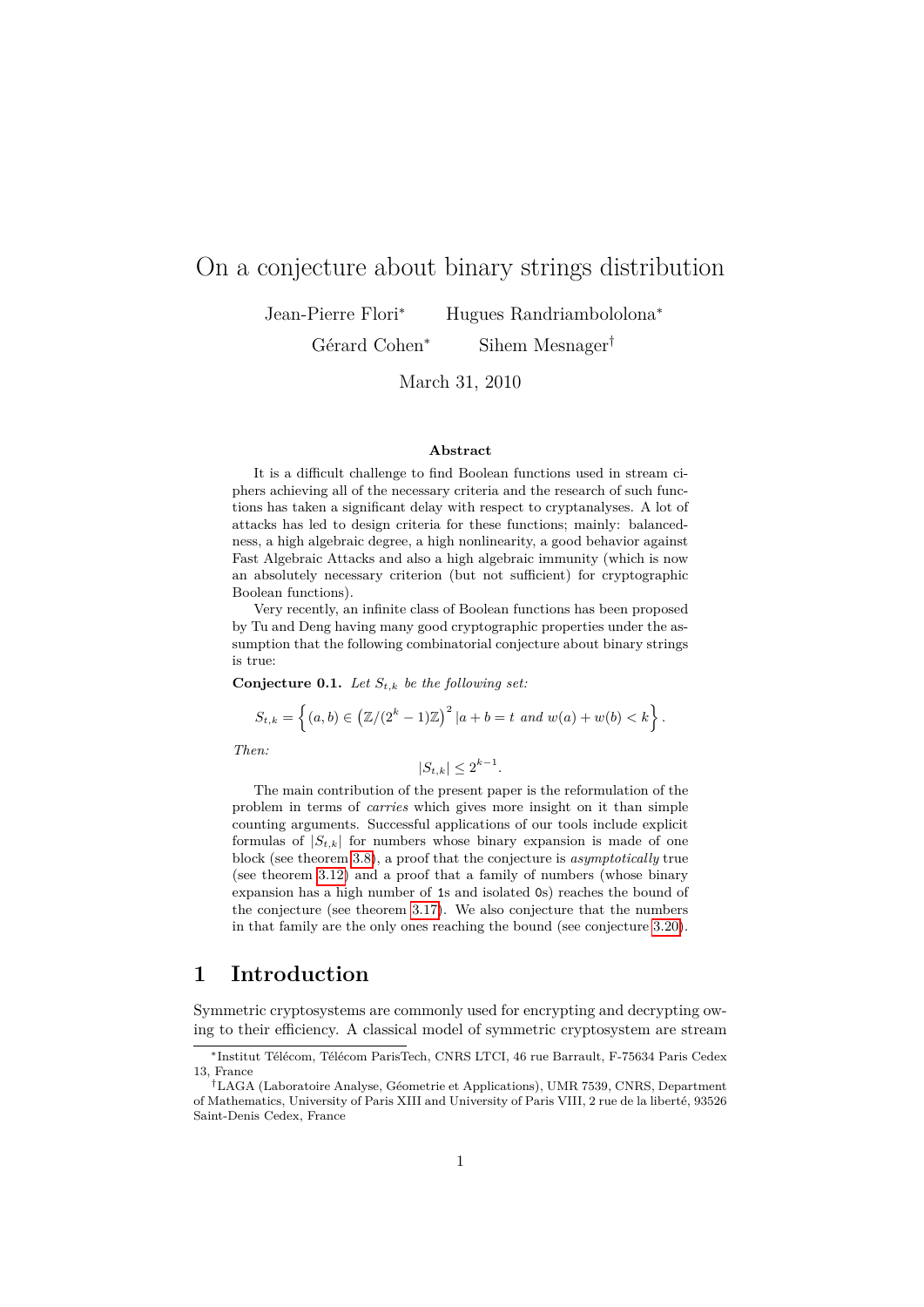ciphers. They are composed of one or several Linear Feedback Shift Register (LFSR) combined or filtered by a Boolean function. These cryptosystems have been the objects of a lot of cryptanalyses and several design criteria have been proposed concerning the filtering or combining functions, mainly: balancedeness, a high algebraic degree, a high nonlinearity. Moreover, because of the recent algebraic attacks of Courtois and Meier [\[5\]](#page-25-0), which have received a lot of attention in cryptographic literature, the notion of algebraic immunity has been introduced. Given a Boolean function *f* on *n* variables, a nonzero Boolean function *g* is called an annihilator of *f* if  $f \star g = 0$  (where " $\star$ " is the multiplication of functions). The algebraic immunity of *f* is the minimum value of *d* such that  $f$  or its complement  $1 + f$  admits an annihilator function of algebraic degree *d*. (Recall that the algebraic degree of a Boolean function *f* is the degree of its unique representation as a multivariate polynomial over the finite field of two elements  $\mathbb{F}_2$ .) In view of algebraic attacks, the study of the set of annihilators of a Boolean function is very important. Indeed, it has been shown that Boolean functions used in cryptosystems should not have annihilators of low algebraic degree. The best possible algebraic immunity of *n*-variable functions is  $\lceil \frac{n}{2} \rceil$  [\[5\]](#page-25-0). A high algebraic immunity is now an absolutely necessary (but not sufficient for resisting the Fast Algebraic Attacks introduced by Courtois [\[4\]](#page-25-1)) property for Boolean functions used in stream ciphers. Since the introduction of this parameter, several constructions of Boolean functions with high algebraic immunity have been provided but very few of them are of optimal algebraic immunity. More importantly, those having other good cryptographic properties, as bentness, balancedness or high nonlinearity for instance, are even rarer.

In 2008, Carlet and Feng [\[3\]](#page-25-2) proposed for the first time an infinite class of functions which seems able to satisfy all of the main criteria for being used as a filtering function in a stream cipher. Their functions are balanced with optimal algebraic degree, optimal algebraic immunity, good immunity to Fast Algebraic Attacks and good nonlinearity. Very recently, it has been revealed by Tu and Deng in [\[10\]](#page-26-0) that there may be Boolean functions of optimal algebraic immunity in a classical class of Partial Spread functions due to Dillon [\[7\]](#page-25-3) provided that conjecture [0.1](#page-0-0) is correct.

The authors of [\[10\]](#page-26-0) assume the validity of the conjecture and checked it for  $k \leq 29$ . They also proved that, if the conjecture is true, then one can get in even dimension balanced Boolean functions of optimal algebraic immunity and of high nonlinearity (better than that of the function proposed in [\[3\]](#page-25-2)). The approach of the authors was to identify annihilators of the Boolean functions in *n* variables that they consider with codewords of BCH codes. The role of the conjecture is then to deduce from the BCH bound that those codewords are equal to zero if the algebraic degree of the corresponding annihilator is less than  $\lceil \frac{n}{2} \rceil$ . Very recently, Carlet [\[1\]](#page-25-4) has observed that the function introduced by Tu and Deng is weak against Fast Algebraic Attacks and tried to repair its weakness. Any possibility of a real repair of this weakness (or an alternative function sharing all the properties of the Tu-Deng function but not having this weakness) should give an infinite class of balanced functions having a good behavior against Fast Algebraic Attacks, optimal algebraic immunity, optimal algebraic degree and good nonlinearity; that is, the best construction of an infinite class of Boolean functions proposed in the literature.

In the present paper we attack this conjecture. It is organized as follows. In section [2,](#page-2-0) we prove several *simple* properties and reformulate the problem in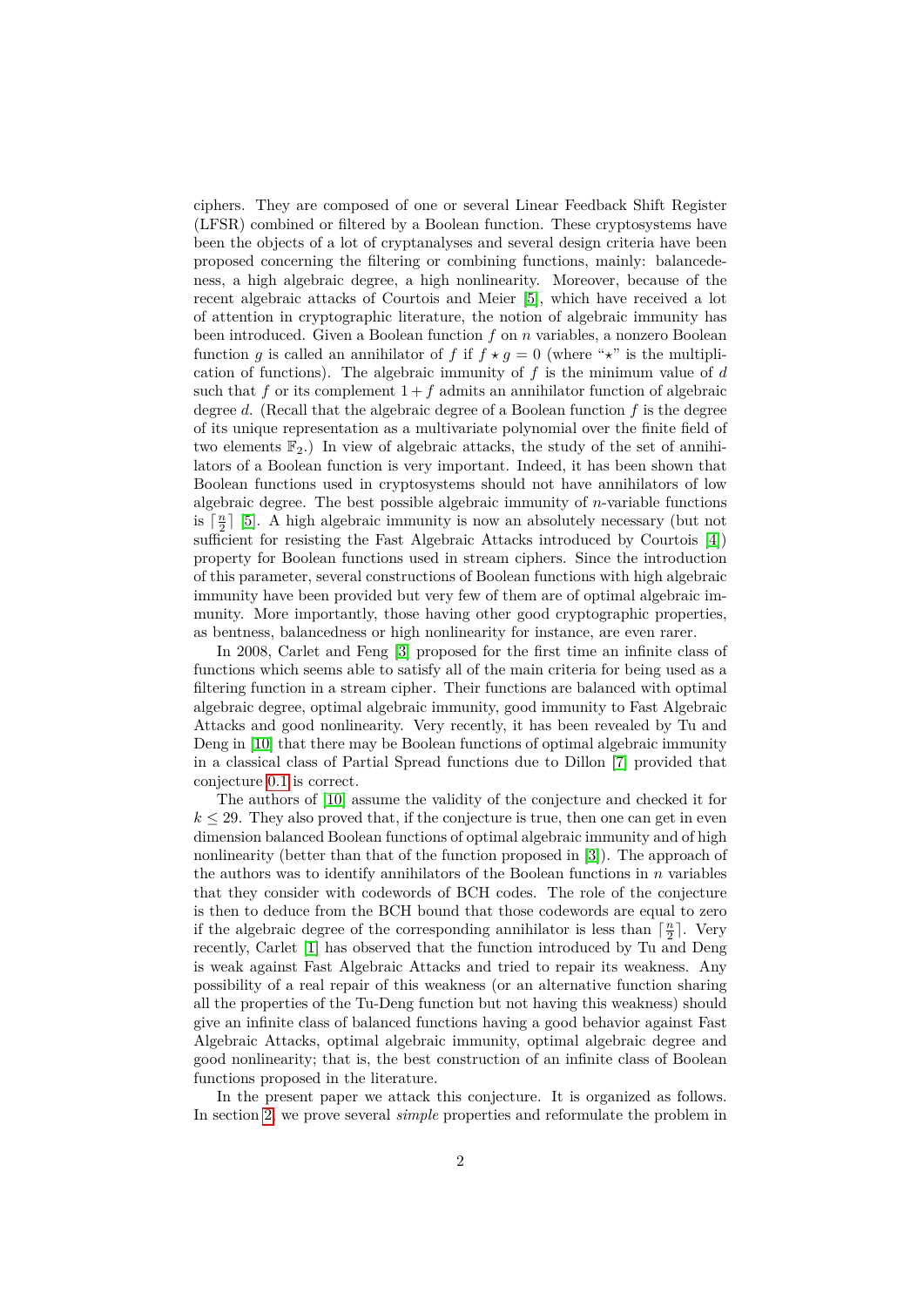terms of *carries*. In section [3](#page-8-0) we apply our new formulation in different situ-ations. In particular we compute in subsection [3.3](#page-13-1) exact formulas of  $|S_{t,k}|$  for numbers made of only one block. We then introduce a constraint in subsection [3.4](#page-14-0) which greatly simplifies calculations. It leads us to a proof that the conjecture is *asymptotically* true in subsection [3.5](#page-16-0) and to a proof that a family of numbers reaches the bound (we believe they are the only ones to do so) in subsection [3.7.](#page-20-0) In section [4](#page-22-1) we use an inductive approach which allows us to prove that  $|S_{t,k}|$  has a good asymptotic behavior. In section [5](#page-24-0) we discuss results and strategies found in other papers. The most important notations are given in definitions [3.1,](#page-8-1) [3.2](#page-9-0) and [3.4.](#page-10-0)

## <span id="page-2-0"></span>**2 Reformulation and first results**

### **2.1 Notations**

Unless stated otherwise, we use the following notations:

- $k \in \mathbb{N}$  the number of bits (or length of binary strings) we are currently working on.
- $t \in \mathbb{Z}/(2^k-1)\mathbb{Z}$  a fixed modular integer.

We use the following function of natural (or modular) integers (or binary strings).

**Definition 2.1** (Weight). For  $t \in \mathbb{N}$ ,  $w(t)$  is the binary (or Hamming) weight *of t*, *i.e.* the number of 1*s* of its binary expansion. For  $t \in \mathbb{Z}/(2^k-1)\mathbb{Z}$ ,  $w(t)$  is *the binary (or Hamming) weight of the representative of t in*  $\{0, \ldots, 2^k - 2\}$ .

We now define the sets we are interested in.

 $\textbf{Definition 2.2.} \qquad \bullet \ \ C_{t,k} \ = \ \Big\{ (a,b) \in \big( \mathbb{Z}/(2^k-1)\mathbb{Z} \big)^2 \, | a+b = t \Big\}, \ \textit{the \ mod} u \textit{-}$ *lar integers whose sum is t.*

- *Ct,k,i* = {(*a, b*) ∈ *Ct,k*|*w*(*a*) + *w*(*b*) = *k* + *i*}*, the modular integers whose sum is t* and whose sum of weights is  $k + i$  for  $i \in \mathbb{Z}$ .
- *St,k, the modular integers whose sum is t and whose sum of weights is* strictly less than *k*; i.e.  $S_{t,k} = \bigsqcup_{i<0} C_{t,k,i}$ .
- *Tt,k, the modular integers whose sum is t and whose sum of weights is* strictly more than  $k$ ; i.e.  $S_{t,k} = \bigsqcup_{i>0} C_{t,k,i}$ .
- $E_{t,k}$ *, the modular integers whose sum is t and whose sum of weights equals*  $k$ *; i.e.*  $E_{t,k} = C_{t,k,0}$ *.*

The following lemma is obvious:

**Lemma 2.3.**

$$
C_{t,k} = S_{t,k} \sqcup E_{t,k} \sqcup T_{t,k}.
$$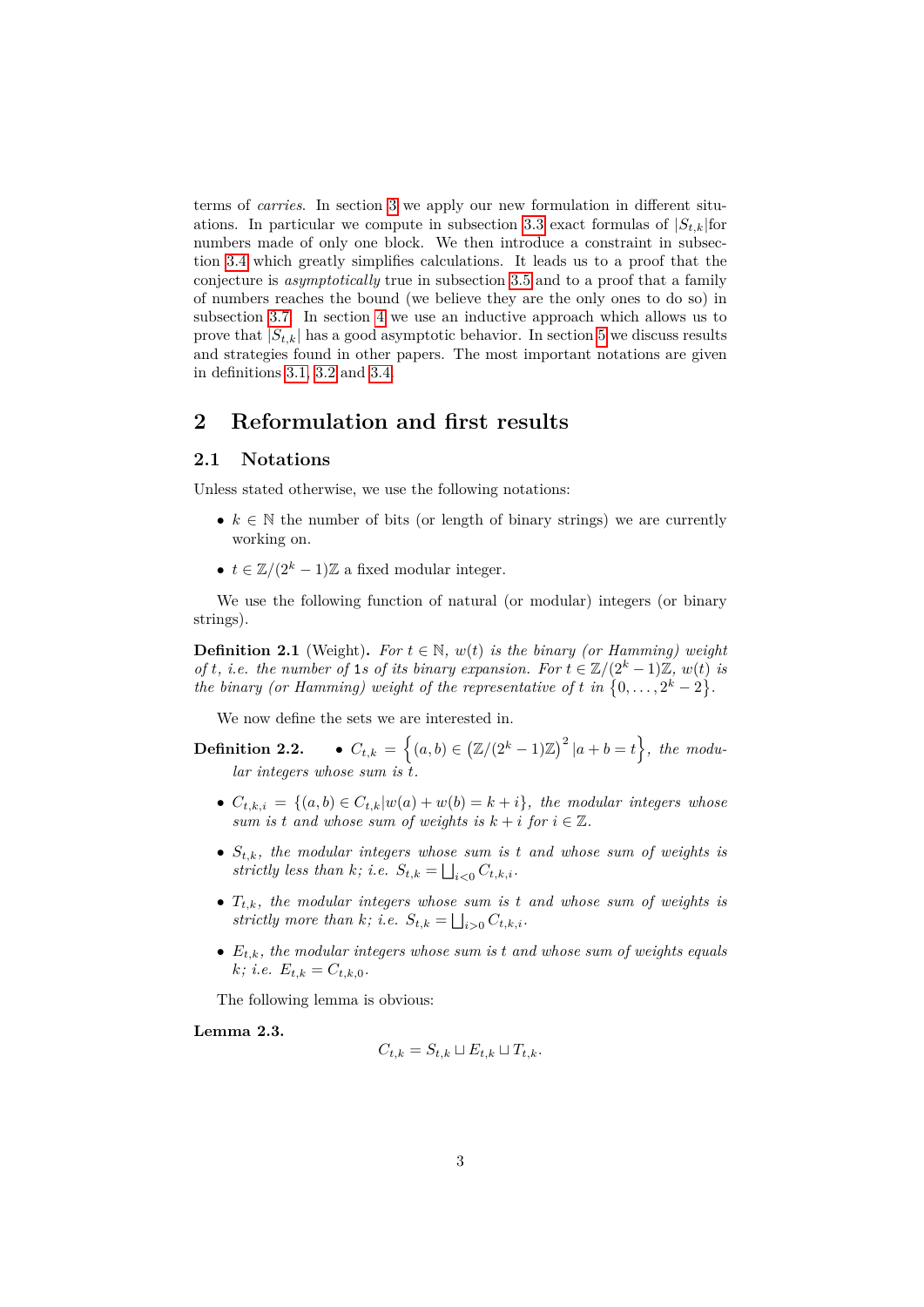### **2.2 Mean**

For  $t \neq t'$ ,  $S_{t,k} \cap S_{t',k} = \emptyset$ , so that:

$$
S = \bigcup_{t=0}^{2^k - 2} S_{t,k}
$$
  
=  $\{(a, b) \in (\mathbb{Z}/(2^k - 1)\mathbb{Z})^2 | w(a) + w(b) \le k - 1 \},$ 

and summing up according to the value of  $w(a) + w(b)$ , we compute:

$$
|S| = \sum_{i=0}^{k-1} {2k \choose i}
$$

$$
= 2^{2k-1} - \frac{1}{2} {2k \choose k}.
$$

The following proposition shows that the bound of the conjecture is sharp.

### **Proposition 2.4.**

$$
E_t(|S_{t,k}|) = 2^{k-1}\left(1 - \frac{1}{\sqrt{\pi k}} + o\left(\frac{1}{\sqrt{k}}\right)\right).
$$

**Proof** Using Stirling's approximation, we have:

$$
\binom{2k}{k} = \frac{2k!}{k!^2} \sim \frac{2^{2k}}{\sqrt{\pi k}},
$$

and we compute:

$$
E_t(|S_{t,k}|) = \frac{|S|}{2^k - 1}
$$
  
= 
$$
\frac{2^{2k-1} - \frac{1}{2} {2k \choose k}}{2^k - 1}
$$
  
= 
$$
\frac{2^{2k-1} - \frac{1}{2} \frac{2^{2k}}{\sqrt{\pi k}} + o\left(\frac{2^{2k}}{\sqrt{k}}\right)}{2^k - 1}
$$
  
= 
$$
\frac{2^{2k-1}}{2^k - 1} \left(1 - \frac{1}{\sqrt{\pi k}} + o\left(\frac{1}{\sqrt{k}}\right)\right)
$$
  
= 
$$
2^{k-1} \left(1 + \frac{1}{2^k} + o\left(\frac{1}{2^k}\right)\right) \left(1 - \frac{1}{\sqrt{\pi k}} + o\left(\frac{1}{\sqrt{k}}\right)\right)
$$
  
= 
$$
2^{k-1} \left(1 - \frac{1}{\sqrt{\pi k}} + o\left(\frac{1}{\sqrt{k}}\right)\right).
$$

 $\Box$ 

### **2.3 Negation**

**Definition 2.5.** We define  $\overline{a}^k$  as the modular integer whose binary expansion is *the binary not on k bits of the binary expansion of the canonical representative of a. We write it down a when there is no ambiguity about the value of k.*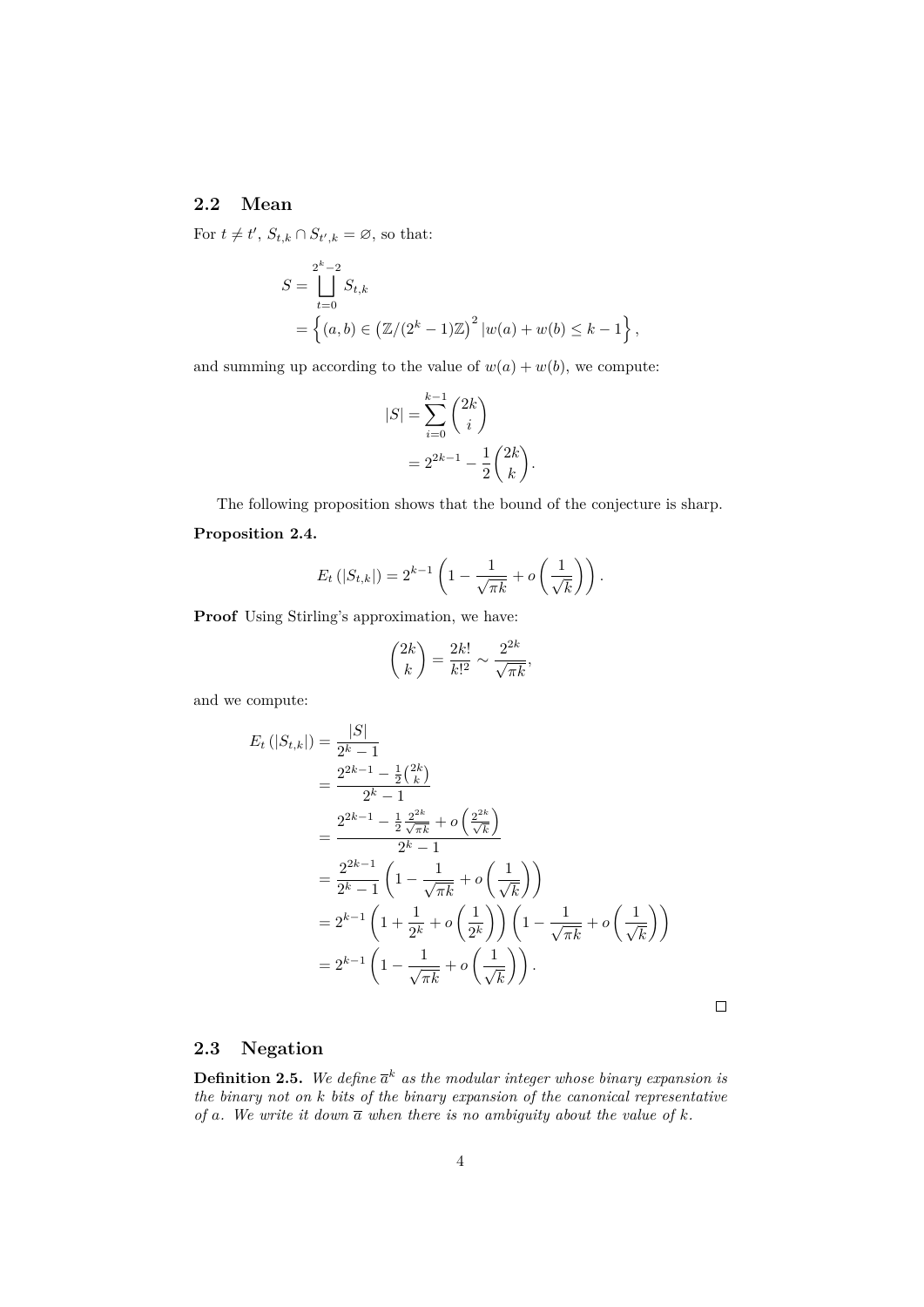<span id="page-4-0"></span>**Lemma 2.6.** *Let*  $a \neq 0 \in \mathbb{Z}/(2^k - 1)\mathbb{Z}$ , then  $-a = \overline{a}$  and  $w(-a) = k - w(a)$ .

**Proof** Indeed  $a + \overline{a} = \sum_{i=0}^{k-1} 2^i = 2^k - 1 = 0.$ 

We are able to deal with the pathological case  $t = 0$ :

**Proposition 2.7.** *For all k:*

$$
S_{0,k} = \{(0,0)\}.
$$

**Proof** Indeed  $(a, b) \in S_{0,k}$  iff  $b = -a$  and  $w(a) + w(-a) = k$  iff  $a \neq 0$  so that:

 $S_{0,k} = \{(0,0)\}\.$ 

**Corollary 2.8.** *For all k:*

$$
|S_{0,k}|=1.
$$

From now on we suppose  $t \neq 0$ .

### **2.4 Rotation**

In this subsection we prove that  $|S_{t,k}|$  is invariant by *rotation* of *t*.

**Lemma 2.9.** *For all*  $i \in \mathbb{Z}$  *and*  $a \in \mathbb{Z}/(2^k-1)\mathbb{Z}$ *, we have:* 

$$
w(2^i a) = w(a).
$$

**Proof** We are working in  $\mathbb{Z}/(2^k-1)\mathbb{Z}$  so that  $2^k = 1$  and multiplying a modular integer in  $\mathbb{Z}/(2^k-1)\mathbb{Z}$  by 2 is just rotating its representation as a binary string on *k* bits by one bit to the left.  $\Box$ 

**Proposition 2.10.** *For*  $t \in \mathbb{Z}/(2^k - 1)\mathbb{Z}$  *and*  $i \in \mathbb{Z}$ *:* 

$$
S_{2^{i}t,k} = 2^{i}S_{t,k} = \left\{ (2^{i}a, 2^{i}b) | (a,b) \in S_{t,k} \right\}.
$$

*We say that for any*  $i \in \mathbb{Z}$ ,  $2^{i}t$  *and*  $t$  *are equivalent and we write*  $t \approx 2^{i}t$ *.* 

**Proof** Indeed for  $(a, b) \in S_{t,k}$ ,  $2^i a + 2^i b = 2^i t$  and  $w(2^i a) + w(2^i b) = w(a) +$  $w(b) < k$ .  $\Box$ 

**Corollary 2.11.** *For*  $t \in \mathbb{Z}/(2^k - 1)\mathbb{Z}$  *and*  $i \in \mathbb{Z}$ *:* 

$$
|S_{t,k}| = |S_{2^it,k}|.
$$

### **2.5 Parity**

The function swap :  $(a, b) \mapsto (b, a)$  is an involution of  $C_{t,k,i}$ , so that we prove the following statement:

**Proposition 2.12.**  $S_{t,k}$  *is odd iff*  $0 \leq w(t) \leq \frac{k-1}{2}$ .

**Proof** Indeed  $(b, a) \in S_{t,k}$  iff  $(a, b) \in S_{t,k}$  and  $(b, a) \neq (a, b)$  unless  $a = b$ , i.e. *a* = *b* = *t/*2. Moreover  $(t/2, t/2) \in S_{t,k}$  iff  $2w(t/2) \le k-1$ , i.e.  $w(t) = w(t/2) \le \frac{k-1}{2}$ . □  $\frac{k-1}{2}$ .

 $\Box$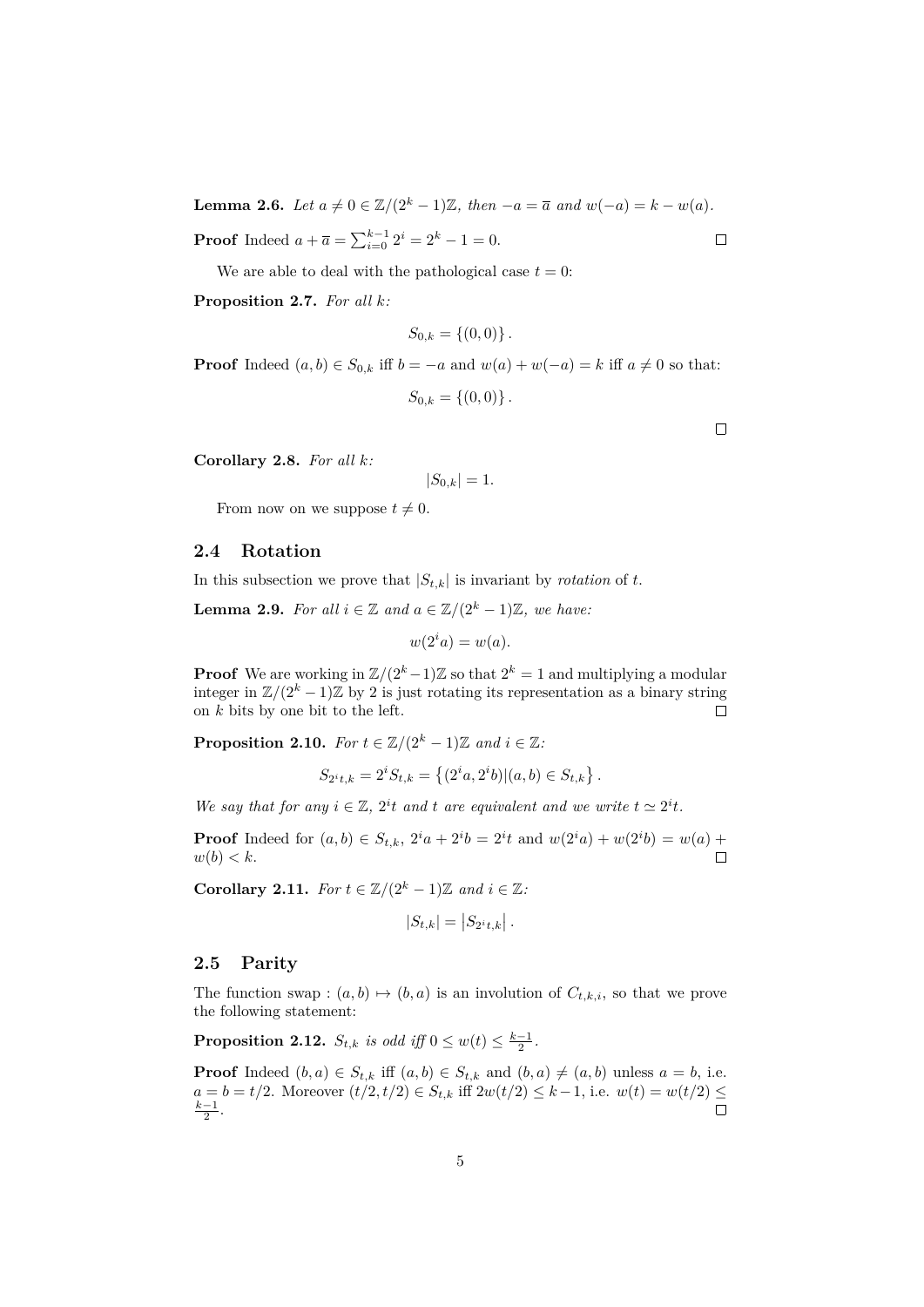### **2.6 Carries**

We now define the main tool used in this paper:

**Definition 2.13.** *For*  $a \in \mathbb{Z}/(2^k-1)\mathbb{Z}$ ,  $a \neq 0$ *, we set:* 

$$
r(a,t) = w(a) + w(t) - w(a+t),
$$

*i.e.*  $r(a, t)$  *is the number of carries occurring while performing the addition. We set:*

$$
r(0,t) = "r(2k - 1 = \underbrace{1 \dots 1}_{k}, t)" = k,
$$

*which could seem unnatural, but fits our following definitions and propositions.*0 *is considered to produce k carries, i.e.* 0 *behaves like the* 1...1  $\sum_{k}$ *binary string.*

*We also remarks that*  $r(-t, t) = k$ *.* 

The following proposition is fundamental. It brings to light the importance of the number of carries occuring during the addition.

#### **Proposition 2.14.**

$$
C_{t,k,i} = \{(a, t-a)|r(-a,t) = w(t) - i\}.
$$

**Proof** For  $(a, b) \in C_{t,k,i}$  we have  $a + b = t$  so  $b = t - a$  If  $a \neq 0$ , using [2.6,](#page-4-0) our condition for  $C_{t,k,i}$  becomes:

$$
w(a) + w(t - a) = k + i \Leftrightarrow w(-(-a)) + w(-a + t) = k + i
$$
  

$$
\Leftrightarrow k - w(-a) + w(-a + t) = k + i
$$
  

$$
\Leftrightarrow r(-a, t) = w(t) - i.
$$

We also have  $r(-0 = 0, t) = k = w(t) - (w(t) - k)$  and  $(0, t) \in C_{t,k,w(t)-k}$ .  $\Box$ 

### **Corollary 2.15.**

$$
|S_{t,k}| = |\{a|r(a,t) > w(t)\}|.
$$

The following lemma allows us to prove some relations between  $S_{t,k}$ ,  $T_{t,k}$ and  $S_{-t,k}$ .

**Lemma 2.16.** *If*  $a \neq 0, -t$ *, then:* 

$$
r(a,t) = k - r(-a,-t).
$$

*If*  $a = 0, −t$ *, then:* 

$$
r(a,t) = r(-a, -t) = k.
$$

**Proof** If  $a \neq 0, -t$ , going back to the definition of  $r(a, t)$ , we have:

$$
r(a,t) = w(a) + w(t) - w(a+t)
$$
  
= k - w(-a) + k - w(-t) - k + w(-a - t)  
= k - r(-a, -t).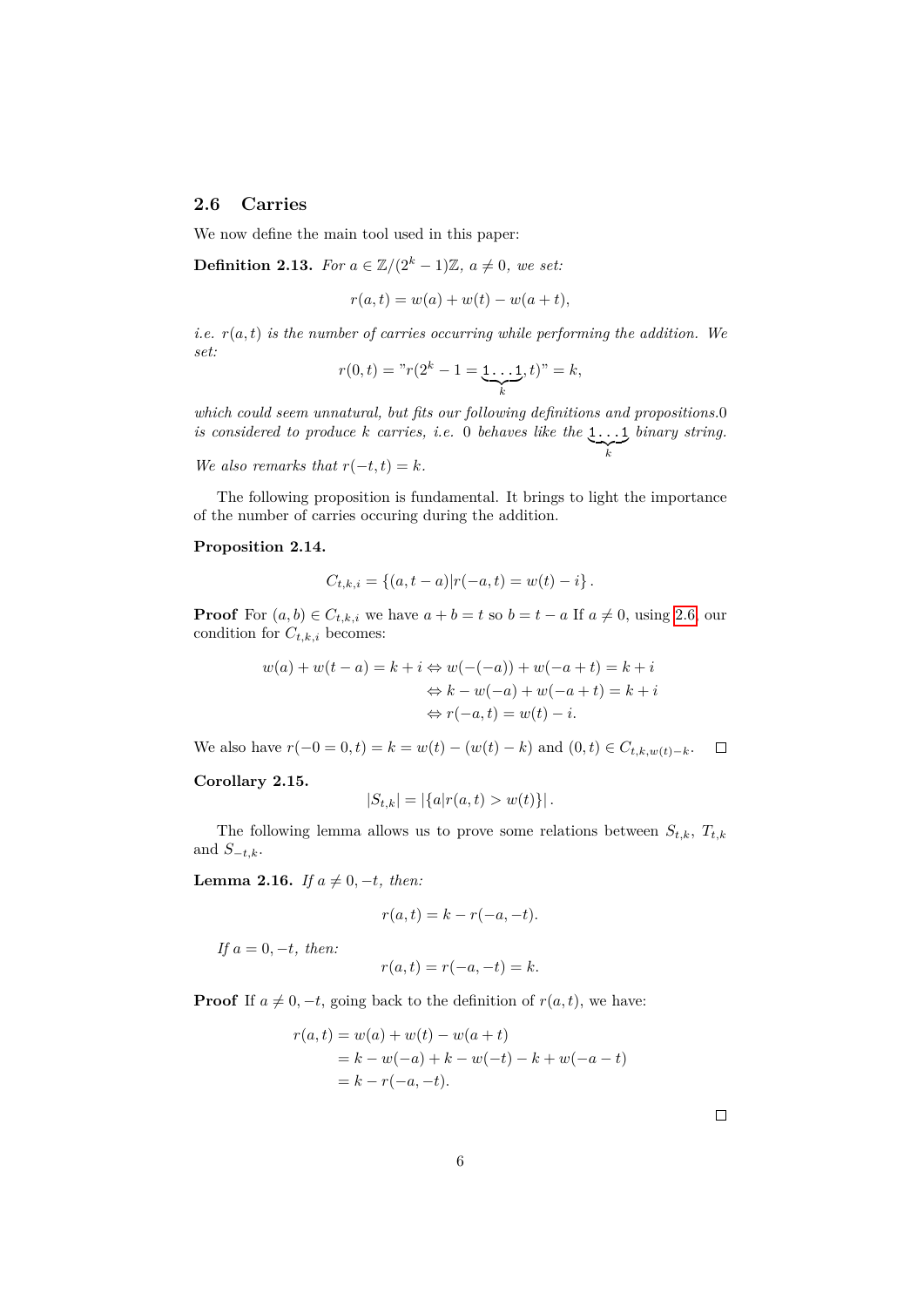**Definition 2.17.** *We define:*

$$
S_{t,k}^* = S_{t,k} \backslash \{ (0,t), (t,0) \}.
$$

**Proposition 2.18.**

$$
T_{t,k} = -S_{-t,k}^*.
$$

**Proof** Indeed if  $(a, t - a) \in T_{t,k}$ , then  $a \neq 0, t$  and  $r(-a, t) < w(t)$ , so that  $r(a, -t) > w(-t)$  and  $(-a, -t + a) \in S^*_{-t,k}$ . Conversly if  $(a, -t - a) \in S_{-t,k}^*$ , then  $(-a, t + a) \in T_{t,k}$ .  $\Box$ 

**Proposition 2.19.**

$$
T_{t,k} = t + S_{-t,k}^*.
$$

**Proof** If  $(a, -t - a) \in S_{-t,k}$  and  $a \neq 0, -t$ , then:

$$
r(-a, -t) = w(-a) + w(-t) - w(-a - t) < w(-t) = k - w(t).
$$

Moreover:

$$
r(-t - a, t) = w(-t - a) + w(t) - w(-t - a + t)
$$
  
= w(-t - a) + (k - w(-t)) - w(-a)  
= k - r(-a, -t),

so that  $r(-t - a, -t) > w(t)$  and  $t + (a, -t - a) \in T_{t,k}$ .

Conversely, if  $(a, t - a) \in T_{t,k}$ , then  $a \neq 0, t$  and  $a - t \in S_{-t,k}^*$ . We could also have used the swap function and the previous corollary.  $\Box$ 

<span id="page-6-0"></span>**Corollary 2.20.** *If*  $2t \neq -t$ *:* 

$$
|S_{t,k}| + |S_{-t,k}| \le 2^k - 1.
$$

*Otherwise:*

$$
|S_{t,k}| + |S_{-t,k}| \le 2^k.
$$

**Proof** We already know that  $S_{t,k} \sqcup T_{t,k} \subset C_{t,k}$  so that  $|S_{t,k}| + |S-t,k| \leq 2^k + 1$ . But in fact  $w(t + t) = w(2t) = w(t)$  so that  $(2t, -t)$  and  $(-t, 2t)$  are in  $E_{t,k}$ , i.e. neither in  $S_{t,k}$  nor in  $T_{t,k}$  and:

$$
|S_{t,k}| + |S_{-t,k}| \le 2^k - 1
$$

if  $2t ≠ -t$ , and:

$$
|S_{t,k}| + |S_{-t,k}| \le 2^k
$$

if  $2t = t$ .

We can prove the conjecture in the specific case where  $t \approx -t$ :

<span id="page-6-1"></span>**Theorem 2.21.** *If*  $t \approx -t$ *, then:* 

$$
|S_{t,k}| \le 2^{k-1} - 1
$$

*if*  $2t \neq -t$ *, and:* 

$$
|S_{t,k}| \le 2^{k-1}
$$

*otherwise.*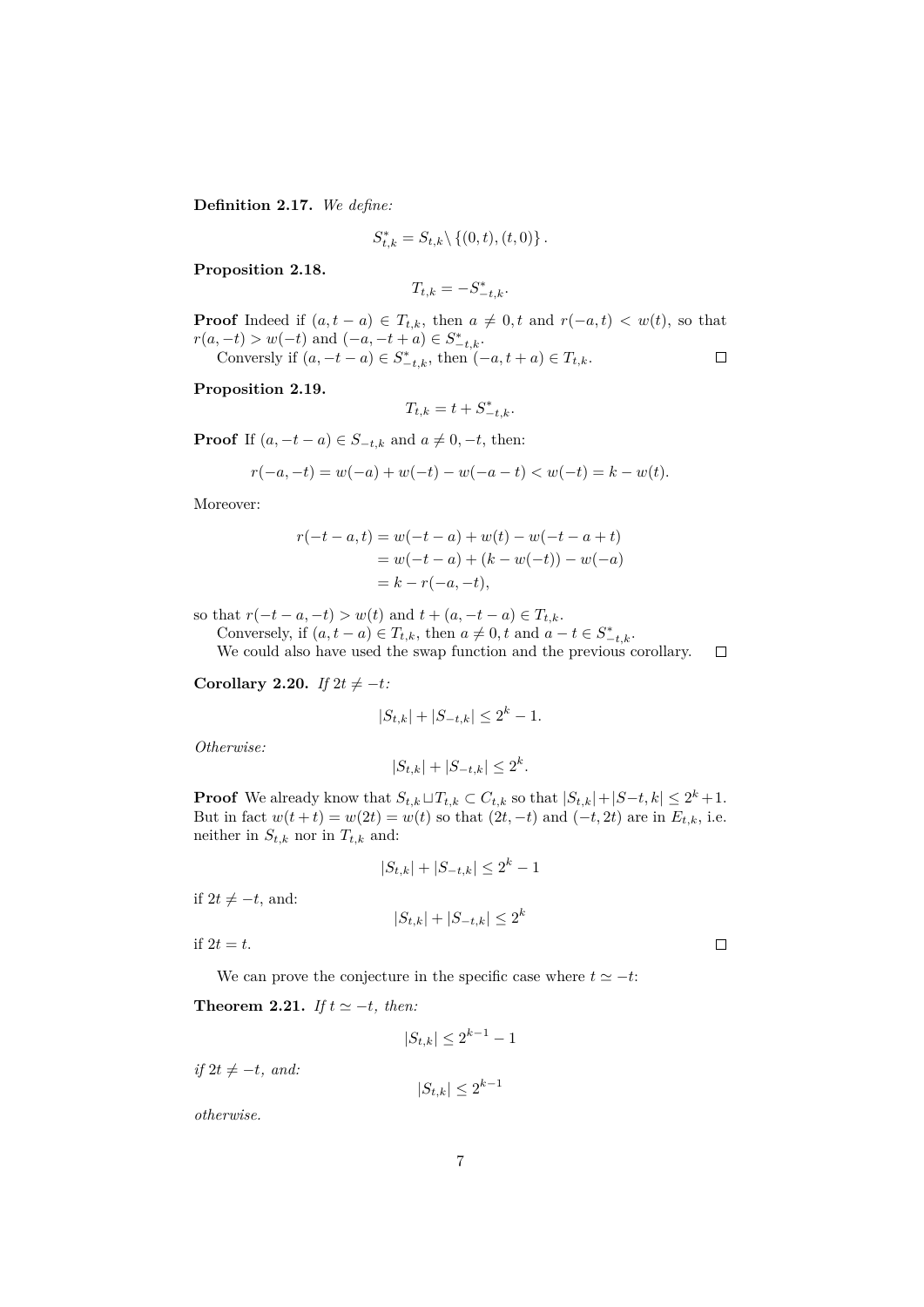**Proof**  $t \approx -t$  so that  $|S_{-t,k}| = |S_{t,k}|$ . If  $2t \neq -t$ , the corollary [2.20](#page-6-0) becomes:

$$
|S_{t,k}| \le 2^{k-1} - \frac{1}{2}.
$$

But  $|S_{t,k}| \in \mathbb{N}$  so the following inequality holds:

$$
|S_{t,k}| \le 2^{k-1} - 1.
$$

If  $2t = -t$ , only the following one is true:

$$
|S_{t,k}| \le 2^{k-1}.
$$

 $\Box$ 

## **2.7 A combinatorial proposition of independent interest**

In the next sections we use the following quantities and want to compare them:

**Definition 2.22.** 
$$
\bullet \ \Sigma(d,n) = \sum_{l=0}^{n} 2^{-l} {l+d \choose d}
$$

•  $\Delta(d, n) = 2^{-n} \binom{n+d+1}{d} \frac{d-n}{2d+2}$ 

**Proposition 2.23.** *For any d, n and e positive,*

$$
\Sigma(d+e,n+e) = 2^{e} \Sigma(d,n) + \sum_{l=1}^{e} 2^{e-l} \Delta(d+l-1,n+l-1).
$$

**Proof** For  $e = 1$  and  $d$  and  $n$  fixed, we compute:

$$
\Sigma(d+1,n+1) = \sum_{l=0}^{n+1} 2^{-l} {l+d+1 \choose d+1}
$$
  
\n
$$
= \sum_{l=0}^{n+1} 2^{-l} ( {l+d \choose d} + {l+d \choose d+1} )
$$
  
\n
$$
= \sum_{l=0}^{n} 2^{-l} {l+d \choose d} + 2^{-n-1} {n+d+1 \choose d}
$$
  
\n
$$
+ \frac{1}{2} (\sum_{l=0}^{n+2} 2^{-(l-1)} {l-1+d+1 \choose d+1} )
$$
  
\n
$$
- \frac{1}{2} 2^{-n-1} {n+d+2 \choose d+1}
$$
  
\n
$$
= \Sigma(d,n) + 2^{-n-1} {n+d+1 \choose d}
$$
  
\n
$$
+ \frac{1}{2} \Sigma(d+1,n+1) - \frac{1}{2} 2^{-n-1} {n+d+2 \choose d+1}
$$
  
\n
$$
+ 2^{-n-1} {n+d+1 \choose d} (1 - \frac{n+d+2}{2d+2})
$$
  
\n
$$
= \Sigma(d,n) + \frac{1}{2} \Sigma(d+1,n+1) + \frac{1}{2} \Delta(d,n).
$$

The result follows by induction.

| ۰<br>I |  |
|--------|--|
|        |  |
|        |  |
|        |  |
|        |  |
|        |  |
|        |  |
|        |  |
|        |  |
|        |  |
|        |  |
|        |  |
|        |  |
|        |  |
|        |  |
|        |  |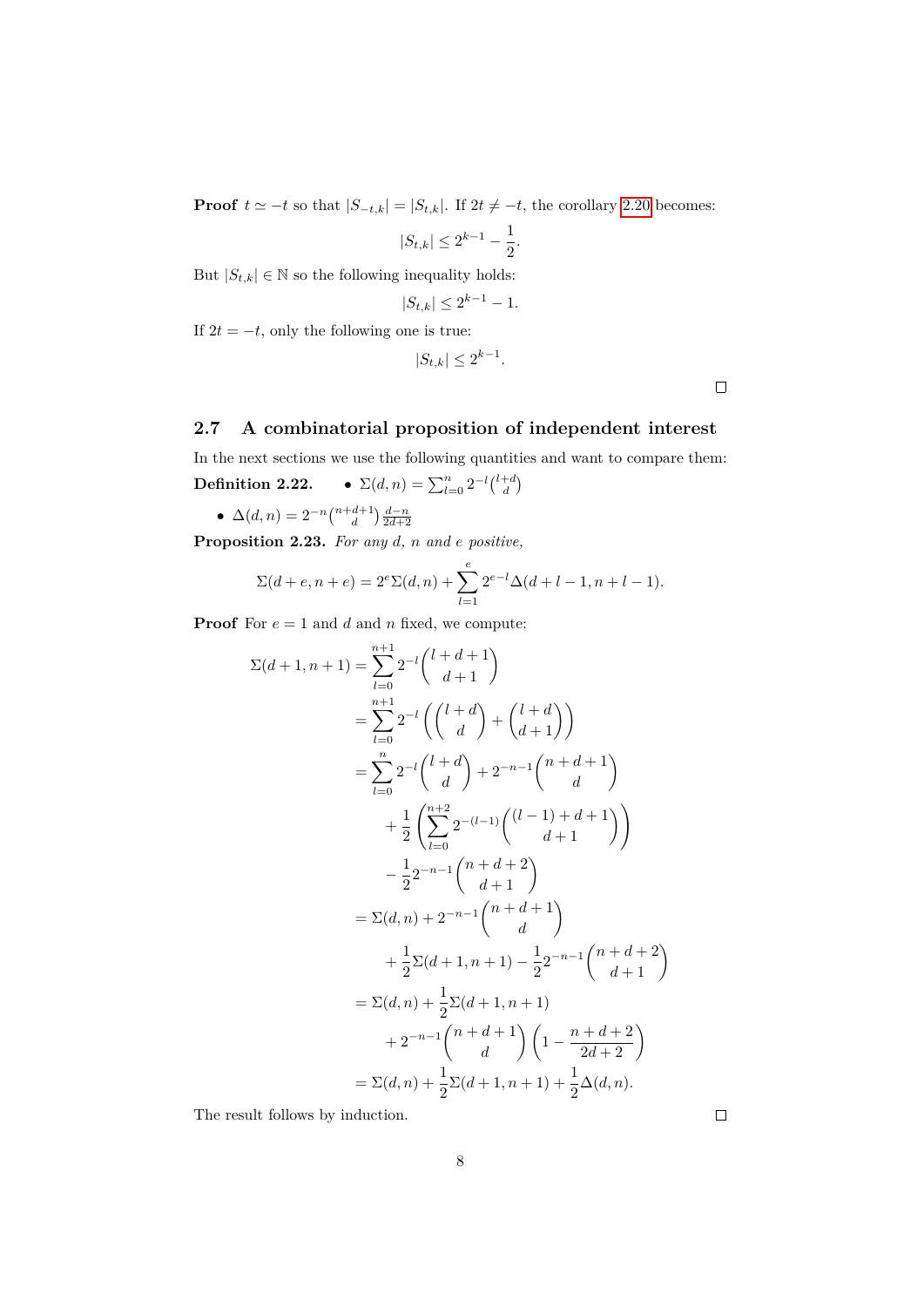**Corollary 2.24.** *For any*  $d \geq 0$  *and*  $e \geq 0$ *,* 

$$
\Sigma(d+e, n+e) \ge 2^e \Sigma(d, n)
$$

 $iff n \leq d$ .

**Proof** Indeed  $\Delta(d+e, n+e) \geq 0$  iff  $n \leq d$ .

As a byproduct we get the following well-known formula [\[8,](#page-25-5) formula 5.20]:

**Corollary 2.25.** *For any d positive,*

$$
\Sigma(d, d) = 2^d.
$$

**Proof** When  $n = d$  and  $e = 1$  the proposition becomes:

$$
\Sigma(d+e, d+e) = 2^{e} \Sigma(0, 0) = 2^{e}.
$$

When  $n \to \infty$ , the sum converges and we get the classical result:

**Proposition 2.26.**

$$
\Sigma(d, "n = \infty") = 2^{d+1}.
$$

**Proof** It follows from the classical identity:

$$
\frac{1}{(1-z)^{n+1}} = \sum_{k=0}^{\infty} \binom{n+k}{n} z^k.
$$

 $\Box$ 

### <span id="page-8-0"></span>**3 A block splitting pattern**

#### **3.1 General situation**

In this section, we often compute  $P_{t,k} = 2^{-k} |S_{t,k}|$  rather than  $|S_{t,k}|$ . Therefore we use the words *proportion* or *probability* in place of *cardinality*.

We split  $t(\neq 0)$  (once correctly rotated, i.e. we multiply it by a correct power of 2 so that its binary expansion on *k* bits begins with a 1 and ends with a 0) in blocks of the form  $[1^*0^*]$  (i.e. as many 1s as possible followed by as many 0s as possible) and write it down:

#### <span id="page-8-1"></span>**Definition 3.1.**

$$
t=\overbrace{1\cdots 1}^{\alpha_1}\overbrace{\cdots\cdots 0}^{\beta_1}\cdots\overbrace{1\cdots 1}^{\alpha_i}\overbrace{0\cdots 0}^{\beta_i}\cdots\overbrace{1\cdots 1}^{\alpha_d}\overbrace{0\cdots 0}^{\beta_d}
$$

*with d the number of blocks, α<sup>i</sup> and β<sup>i</sup> the numbers of* 1*s and* 0*s of the ith block t*<sub>*i*</sub>. We define  $A = \sum_{i=1}^{d} \alpha_i = w(t)$  and  $B = \sum_{i=1}^{d} \beta_i = k - w(t)$ .

We define corresponding values for  $a$  (a number to be added to  $t$ ) as follows: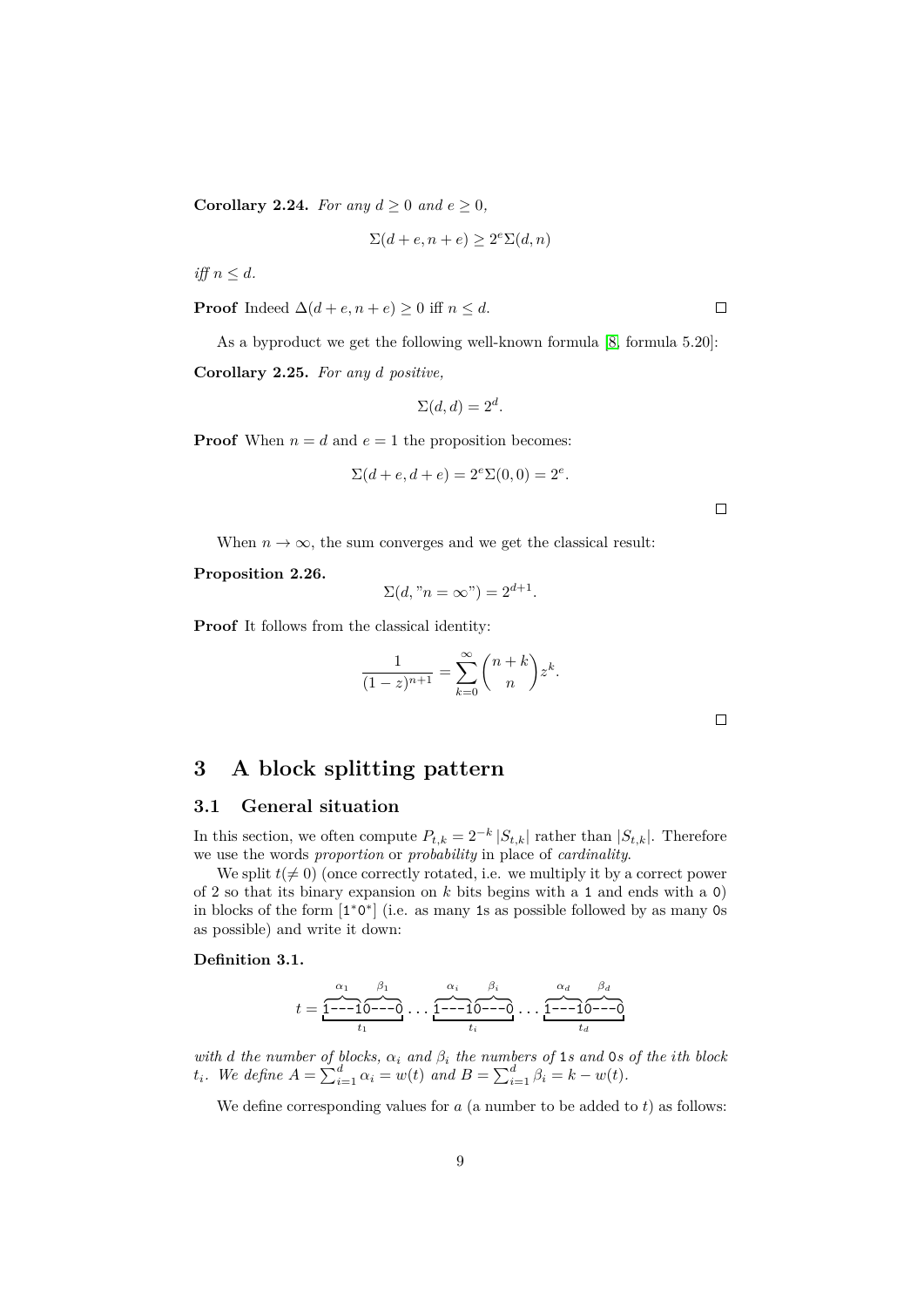<span id="page-9-0"></span>**Definition 3.2.**

$$
t = \overbrace{1 \cdots 1}^{a_1} \overbrace{0 \cdots 0}^{b_1} \cdots \overbrace{1 \cdots 1}^{a_i} \overbrace{0 \cdots 0}^{b_i} \cdots \overbrace{1 \cdots 1}^{a_d} \overbrace{0 \cdots 0}^{b_d} \cdots
$$
  
\n
$$
a = ?10 \cdot 0 ?01 \cdot 1 \cdots ?10 \cdot 0 ?01 \cdot 1 \cdots ?10 \cdot 0 ?01 \cdot 1,
$$
  
\n
$$
\overbrace{0 \cdots 0}^{a_1} \overbrace{0 \cdots 0}^{b_1} \overbrace{0 \cdots 0}^{a_2} \overbrace{0 \cdots 0}^{a_d} \overbrace{0 \cdots 0}^{b_d}
$$

*i.e.*  $\gamma_i$  *is the number of* 0*s in front of the end of the* 1*s subblock of*  $t_i$  *and*  $\delta_i$  *is the number of* 1*s in front of the end of the* 0*s subblock of*  $t_i$ *. We define*  $\Gamma = \sum_{i=1}^d \gamma_i$  $and \Delta = \sum_{i=1}^d \delta_i.$ 

We first *approximate*  $r(a, t)$  by  $\sum_{i=0}^{d} \alpha_i - \gamma_i + \delta_i$  ignoring the two following facts:

- if a carry goes out of the *i* − 1st block (we say that it *overflows*) and  $\delta_i = \beta_i$ , the 1s subblock produces  $\alpha_i$  carries, whatever value  $\gamma_i$  takes,
- and if no carry goes out of the *i* − 1st block (we say that it is *inert*), the 0s subblock produces no carries, whatever value  $\beta_i$ .

Then  $r(a,t) > w(t)$  becomes *approximately*  $\sum_{i=1}^{d} \gamma_i < \sum_{i=1}^{d} \delta_i$  and we have the following distributions for  $\gamma_i$  and  $\delta_i$ :

|  |  |  |  | $\gamma_i =$ 0 1 $\gamma_i$ $\alpha_i - 1$ $\alpha_i$ $\alpha_i + 1$                                                  |  |
|--|--|--|--|-----------------------------------------------------------------------------------------------------------------------|--|
|  |  |  |  | $P(\gamma_i)$ $1/2 - 1/2^k$ $1/4$ $1/2^{\gamma_i+1}$ $1/2^{\alpha_i}$ $1/2^{\alpha_i}$ 0                              |  |
|  |  |  |  |                                                                                                                       |  |
|  |  |  |  | $\delta_i = 0 \quad 1 \quad \dots \quad \delta_i \quad \dots \beta_i - 1 \quad \beta_i \quad \beta_i + 1 \quad \dots$ |  |
|  |  |  |  | $P(\delta_i)$ 1/2 1/4 $1/2^{\delta_i+1}$ $1/2^{\beta_i}$ $1/2^{\beta_i}-1/2^k$ 0                                      |  |

Moreover all the  $\gamma_i$ s and  $\delta_i$ s are independent.

We modify  $\gamma_i$  and  $\delta_i$  to take the first fact into account:

- if  $\delta_i \neq \beta_i$ , we define  $\delta'_i = \delta_i$  and  $\gamma'_i = \gamma_i$  as before,
- if  $\delta_i = \beta_i$ , we define  $\delta'_i = \beta_i$  and  $\gamma'_i = 0$ .

 $\gamma'_i$  and  $\delta'_i$  follow the distributions:

|  |  |  |  |  | $\gamma_i' = 0$ 1 $\gamma_i'$ $\alpha_i - 1$ $\alpha_i$ $\alpha_i + 1$<br>$P(\gamma_i')$ $\frac{1+1/2^{\beta_i}}{2} - \frac{1}{2^k}$ $\frac{1-1/2^{\beta_i}}{4}$ $\frac{1-1/2^{\beta_i}}{2^{\gamma_i'+1}}$ $\frac{1-1/2^{\beta_i}}{2^{\alpha_i}}$ $\frac{1-1/2^{\beta_i}}{2^{\alpha_i}}$ 0                    |  |  |
|--|--|--|--|--|---------------------------------------------------------------------------------------------------------------------------------------------------------------------------------------------------------------------------------------------------------------------------------------------------------------|--|--|
|  |  |  |  |  |                                                                                                                                                                                                                                                                                                               |  |  |
|  |  |  |  |  |                                                                                                                                                                                                                                                                                                               |  |  |
|  |  |  |  |  | $\delta'_i = \begin{array}{ccccccccc} \delta'_i = \begin{array}{ccccccccc} 0 & 1 & \ldots & \delta'_i & \ldots & \beta_i - 1 & \beta_i & \beta_i + 1 & \ldots \end{array} \\ P(\delta'_i) & 1/2 & 1/4 & \ldots & 1/2^{\delta'_i+1} & \ldots & 1/2^{\beta_i} & 1/2^{\beta_i} - 1/2^k & 0 & \ldots \end{array}$ |  |  |

The  $\gamma_i$ 's and  $\delta_i$ 's are no longer pairwise independent. Indeed within the same block,  $\gamma'_i$  and  $\delta'_i$  are correlated. However each block remains independent of the other ones.

Taking the second fact into account is more difficult, and we do it in an iterative way.

We first take care of the *as* such that  $r(a, t) = k$ :

• if  $\forall i, \delta_i = \beta_i$ , then  $\delta_i'' = \delta_i$  and  $\gamma_i'' = \gamma_i' = 0$ .

We now suppose that there exists  $i_0$  such that  $\delta_{i_0} \neq \beta_{i_0}$ . We first define  $\gamma''_{i_0}$ , then  $\delta''_{i_0+1}, \gamma''_{i_0+1}, \ldots$  and finally  $\delta''_{i_0}$ :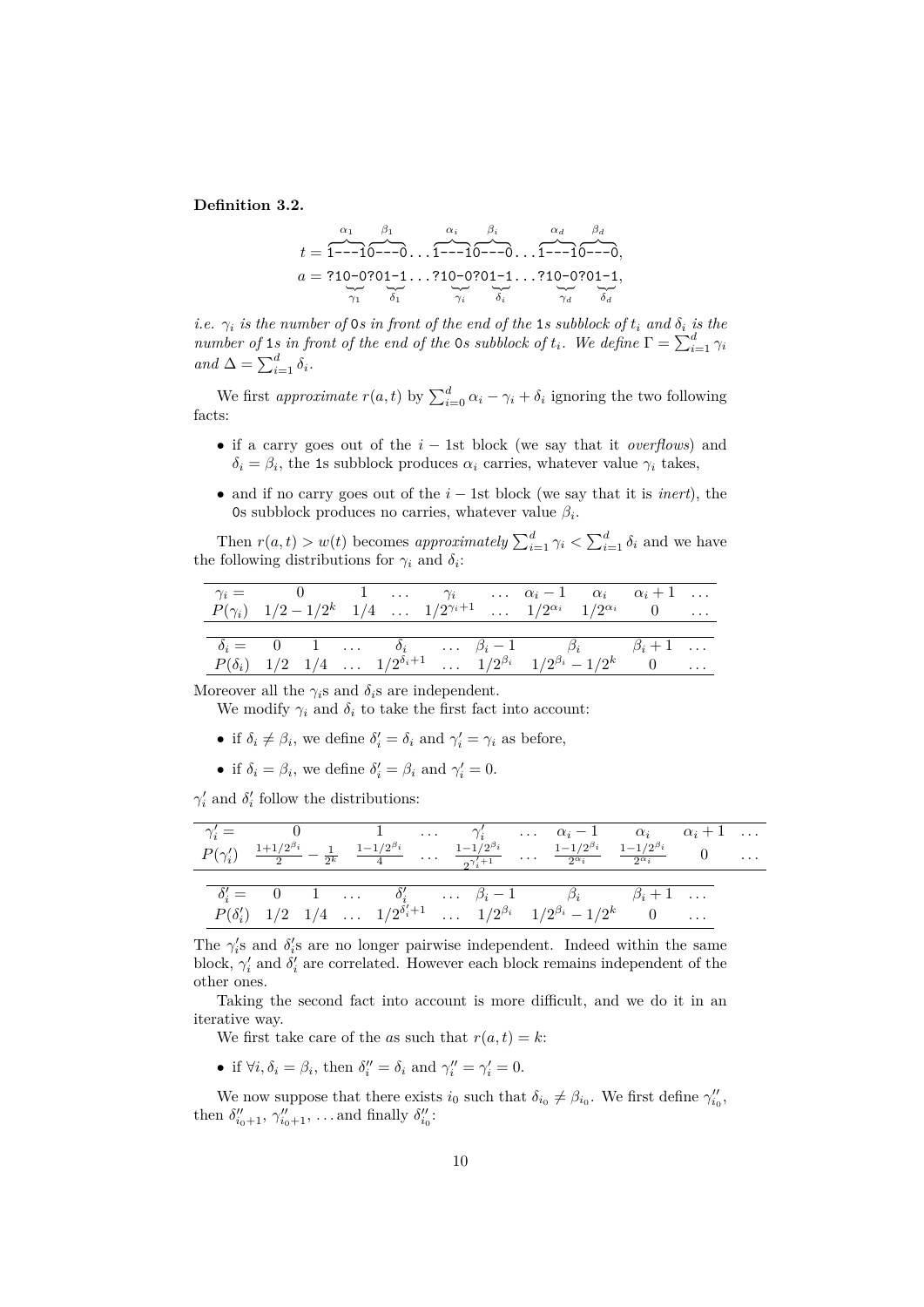- set  $\gamma''_{i_0} = \gamma_{i_0}, i = i_0 + 1$ ,
- do:

 $-\delta''_i = \delta_i$  if  $\gamma_{i-1} \neq \alpha_{i-1}$ , 0 otherwise,  $-\gamma''_i = \gamma_i$  if  $\delta''_i \neq \beta_i$ , 0 otherwise,  $- i = i + 1$ 

while  $i \neq i_0 + 1$ 

The  $\gamma''_i$ 's and  $\delta''_i$ 's are no longer pairwise independent, even between different blocks, but  $r(a, t) = \sum_d \alpha_i - \gamma''_i + \delta''_i$  and the following proposition is true:

<span id="page-10-1"></span>**Proposition 3.3.**  $a \in S_{t,k}$  iff  $\sum_d \gamma_i'' < \sum_d \delta_i''$ .

Most of the time *t* is considered to be fixed so that the  $\alpha_i$ s and the  $\beta_i$ s are considered to be constants, whereas the other quantities defined in this section depend on *a* which ranges over  $\mathbb{Z}/(2^k-1)\mathbb{Z}$  and will be considered as variables, whence the vocabulary we use. However we sometimes use their names to denote a fixed value to lighten notations.

#### **3.2 Combining variables**

In the previous section we defined two variables for each block. However we are only really interested in the number of carries, so one should suffice, that is why we also define:

#### <span id="page-10-0"></span>**Definition 3.4.**

$$
t = \overbrace{1 \cdots 1}^{\alpha_1} \overbrace{0 \cdots 0}^{\beta_1} \cdots \overbrace{1 \cdots 1}^{\alpha_i} \overbrace{0 \cdots 0}^{\beta_i} \cdots \overbrace{1 \cdots 1}^{\alpha_d} \overbrace{0 \cdots 0}^{\beta_d}
$$
  
\n
$$
a = ?10 - 0 ?01 - 1 \cdots ?10 - 0 ?01 - 1 \cdots ?10 - 0 ?01 - 1,
$$
  
\n
$$
\overbrace{\epsilon_i}^{\epsilon_i}
$$

*i.e.*  $\epsilon_i = \gamma_i + \beta_i - \delta_i$  *is* approximately *the number of carries that do not occur in the ith block. We define*  $E = \sum_{i=1}^{d} \epsilon_i$ .

As in the previous section, we define  $\epsilon'_i = \gamma'_i + \beta_i - \delta'_i$  and  $\epsilon''_i = \gamma''_i + \beta_i - \delta''_i$ . Proposition [3.3](#page-10-1) becomes:

**Proposition 3.5.**  $a \in S_{t,k}$  *iff*  $\sum_{d} \epsilon_i'' < \sum_{d} \beta_i = B = k - w$ .

The first value we are interested in is  $P(\epsilon_i''|\gamma_{i-1}'' \neq \alpha_{i-1})$ , i.e. the proportion of modular integers for which we lose  $\epsilon''_i$  in the *i*<sup>th</sup> block and the *i* − 1st block overflows. However this value is difficult to express because of the circular dependency between the blocks. That is why we compute  $P_+(\epsilon_i'')$  the proportion of modular integers where we lose  $\epsilon''_i$  in the *i*<sup>th</sup> block if we suppose that the *i*−1st block *always* overflows, a kind of equivalent when the blocks are pairwise independent. It is exactly  $P(\epsilon_i' = \epsilon_i'')$  (i.e. the probability that the *variable*  $\epsilon_i'$ takes the *value*  $\epsilon''_i$  for suitable values of  $\epsilon''_i$ .

We are also interested in  $P(\epsilon_i''|\gamma_{i-1}'' = \alpha_{i-1})$ . For the same reason as above we only compute  $P_-(\epsilon_i'')$  the proportion of modular integers for which we lose  $\epsilon''_i$  in the *i*<sup>th</sup> block if we suppose that the *i* − 1st block is *always* inert. It is not directly linked to the variables we defined before.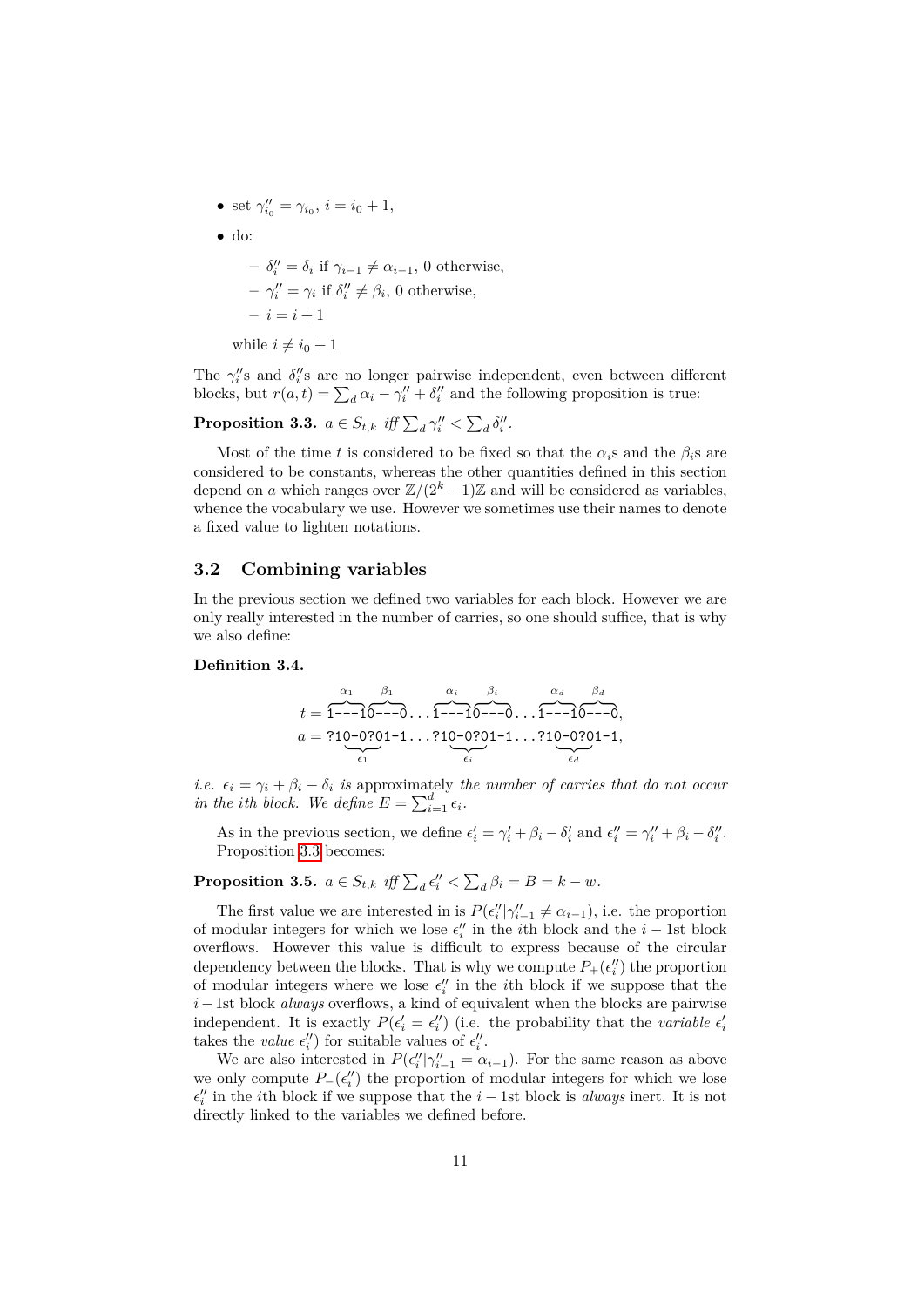<span id="page-11-0"></span>**Theorem 3.6.**

$$
P_{+}(\epsilon_{i}^{"}) = {}^{n}P(\epsilon_{i}^{"}|\gamma_{i-1}^{"} \neq \alpha_{i-1})"
$$
  
=  $P_{0}(\epsilon_{i}^{"}) + P_{1}(\epsilon_{i}^{"}),$ 

*where:*

$$
P_0(\epsilon_i'') = {}^{v}P(\epsilon_i''|\gamma_{i-1}'' \neq \alpha_{i-1}, \gamma_i'' \neq \alpha_i)''
$$
  
= 
$$
\begin{cases} 2^{-\beta_i} & \epsilon_i'' = 0\\ 2^{-|\epsilon_i'' - \beta_i|} \frac{1 - 4^{M - m}}{3} & \epsilon_i'' \neq 0 \end{cases}
$$

*i.e. if the block itself overflows,*

$$
P_1(\epsilon_i'') = "P(\epsilon_i''|\gamma_{i-1}'' \neq \alpha_{i-1}, \gamma_i'' = \alpha_i)"
$$
  
=  $2^{\epsilon_i'' - 2\alpha_i - \beta_i - 1}$ 

*i.e. if it is inert, with:*

$$
m = \min(\epsilon_i'', \alpha_i),
$$
  

$$
M = \max(0, \epsilon_i'' - \beta_i);
$$

*and*

$$
P_{-}(\epsilon_{i}^{"}) = "P(\epsilon_{i}^{"}|\gamma_{i-1}^{"}= \alpha_{i-1})"
$$
  
=  $2^{\beta_{i}-\epsilon_{i}^{"}-1_{\epsilon_{i}^{"} \neq \alpha_{i}+\beta_{i}} - 2^{-k}.$ 

**Proof** We first compute  $P_0(\epsilon_i'') = {}^{\nu}P(\epsilon_i''|\gamma_{i-1}'' \neq \alpha_{i-1}, \gamma_i'' \neq \alpha_i)$ ". That situation is described below:

$$
t = \dots \overbrace{1 \cdot \cdot \cdot 1}^{\alpha_i} \overbrace{1 \cdot \cdot \cdot 1}^{\beta_i} \overbrace{0 \cdot \cdot \cdot 0}^{\beta_i} \overbrace{0 \cdot \cdot \cdot 1}^{\beta_i} \dots
$$
  

$$
a = \dots \overbrace{t_i}^{\alpha_i} \overbrace{t_i}^{\beta_i} \dots
$$

A carry comes out of the previous block and one goes out of this one.

We remark that if  $\delta_i = \beta_i$ , then  $\gamma''_i = 0$  and  $\epsilon''_i = 0$  whatever value  $\gamma_i$  takes. Therefore:

$$
P_0(\epsilon_i'' = 0) = P(\delta_i = \beta_i) + 2^{-k} = 2^{-\beta_i}.
$$

We must add  $2^{-k}$  for the modular integer 0.

We now suppose that  $\delta_i \neq \beta_i$ . Then  $\epsilon''_i = \epsilon_i = \gamma_i + \beta_i - \delta_i$  and  $0 \leq \epsilon''_i \leq$  $\alpha_i + \beta_i - 1$ . To get such an  $\epsilon''_i$ , we must have:

$$
0 \le \gamma_i \le \alpha_i - 1,
$$
  

$$
0 \le \delta_i \le \beta_i - 1,
$$

but  $\delta_i = \beta_i + \gamma_i - \epsilon''_i$  so  $\gamma_i$  must be bounded as follows:

$$
M = \max(0, \epsilon_i'' - \beta_i) \le \gamma_i \le m - 1 = \min(\epsilon_i'', \alpha_i) - 1.
$$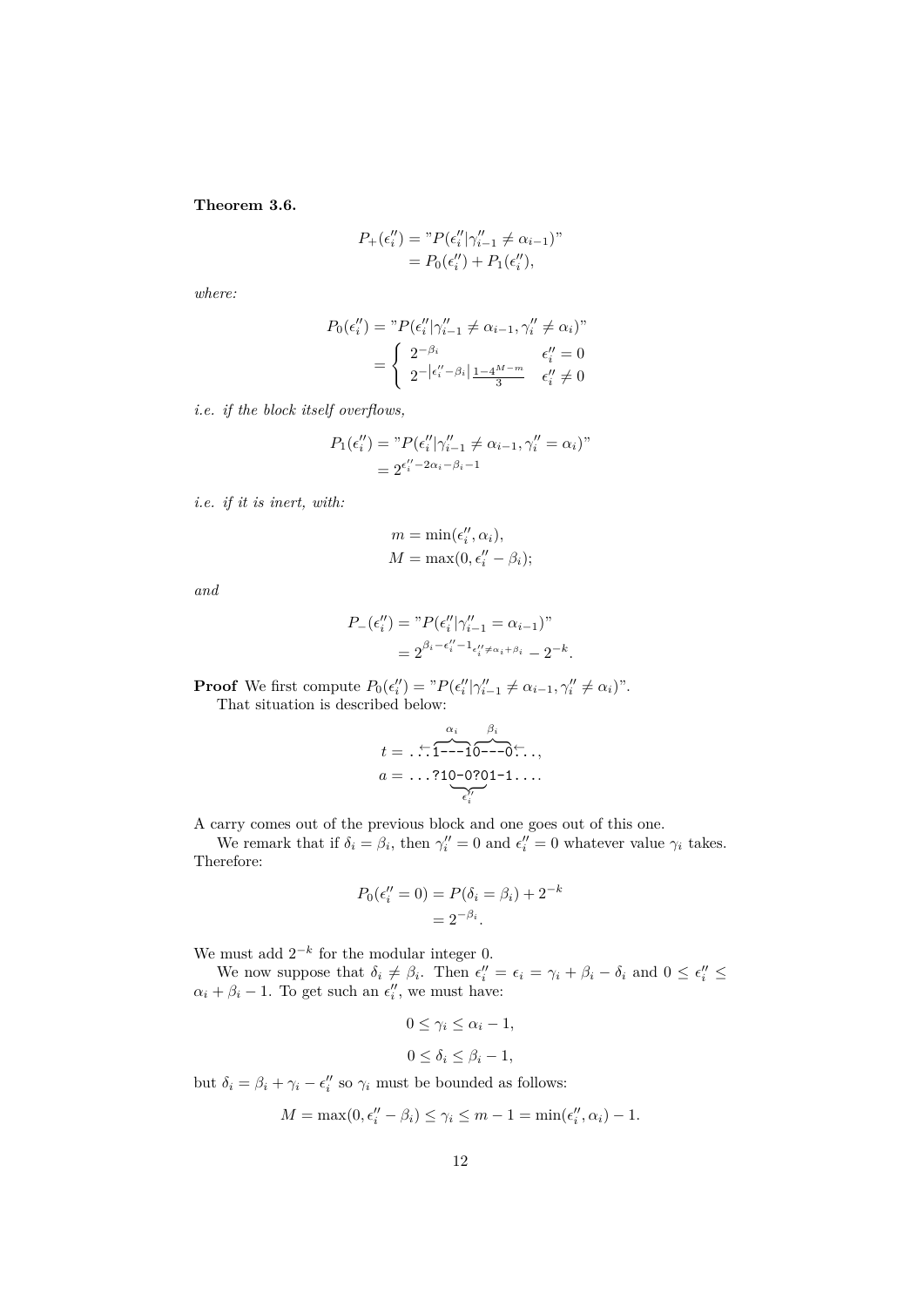And  $P_0(\epsilon_i'')$  is computed below:

$$
P_0(\epsilon_i'') = \sum_{\gamma_i = \max(0, \epsilon_i'' - \beta_i)}^{\min(\epsilon_i'', \alpha_i) - 1} 2^{-\gamma_i - \delta_i - 2}
$$
  
= 
$$
\sum_{\gamma_i = M}^{\min(0, \epsilon_i'' - \beta_i - 2\gamma_i - 2)} 2^{-\gamma_i - \delta_i - 2}
$$
  
= 
$$
2^{\epsilon_i'' - \beta_i - 2M - 2} \sum_{\gamma_i = 0}^{\min(0, \epsilon_i'' - \beta_i - 2M - 2)} 2^{-2\gamma_i}
$$
  
= 
$$
2^{-|\epsilon_i'' - \beta_i|} \frac{1 - (1/4)^{m-M}}{3/4}
$$
  
= 
$$
2^{-|\epsilon_i'' - \beta_i|} \frac{1 - 4^{M-m}}{3}.
$$

We then compute  $P_1(\epsilon_i'') = {}^{\nu}P(\epsilon_i''|\gamma_{i-1}'' \neq \alpha_{i-1}, \gamma_i'' = \alpha_i)$ ". We describe it below:

$$
t = \ldots \times 1 - 10 - 0 - 0 + \ldots
$$
  
\n
$$
a = \ldots 0 - 0.0201 - 1 \ldots
$$
  
\n
$$
\vdots
$$

A carry comes out of the previous block, but none goes out from this one.

In that case, we must have  $\gamma_i = \alpha_i$  and  $\delta_i \neq \beta_i$ , so that  $1 \leq \epsilon''_i \leq \alpha_i + \beta_i$ ,  $\epsilon''_i = \alpha_i + \beta_i - \delta_i$  and only the value of  $\delta''_i = \delta_i$  is relevant:

$$
P_1(\epsilon_i'') = P(\gamma_i = \alpha_i) P(\delta_i)
$$
  
=  $2^{-\alpha_i} 2^{\beta_i - \delta_i - 1}$   
=  $2^{\epsilon_i'' - 2\alpha_i - \beta_i - 1}$ .

We finish with  $P_-(\epsilon''_i) = {}^{\nu}P(\epsilon''_i|\gamma''_{i-1} = \alpha_{i-1})$ ". Schematically it looks like below:

$$
t = \ldots \overbrace{1 \cdots 1}^{\alpha_i} \overbrace{0 \cdots 0}^{\beta_i} \ldots
$$
  
\n
$$
a = \ldots ?1 \underbrace{0 \cdots 0 \cdots 2}_{\epsilon'_i} \cdots
$$

No carry comes out of the previous block.

In that case,  $\delta''_i = 0$  whatever value  $\delta_i$  takes, so that  $\epsilon''_i = \gamma''_i + \beta_i$ ,  $\beta_i \leq \epsilon''_i \leq$  $\alpha_i + \beta_i$  and only the value of  $\gamma_i'' = \gamma_i$  is relevant:

$$
P_{-}(\epsilon_i'') = P(\gamma_i)
$$
  
=  $2^{-\gamma_i - 1_{\gamma_i \neq \alpha_i}} - 2^{-k}$   
=  $2^{\beta_i - \epsilon_i'' - 1_{\epsilon_i'' \neq \alpha_i + \beta_i}} - 2^{-k}.$ 

We must substract  $2^{-k}$ , because 0 is considered to make every block overflow.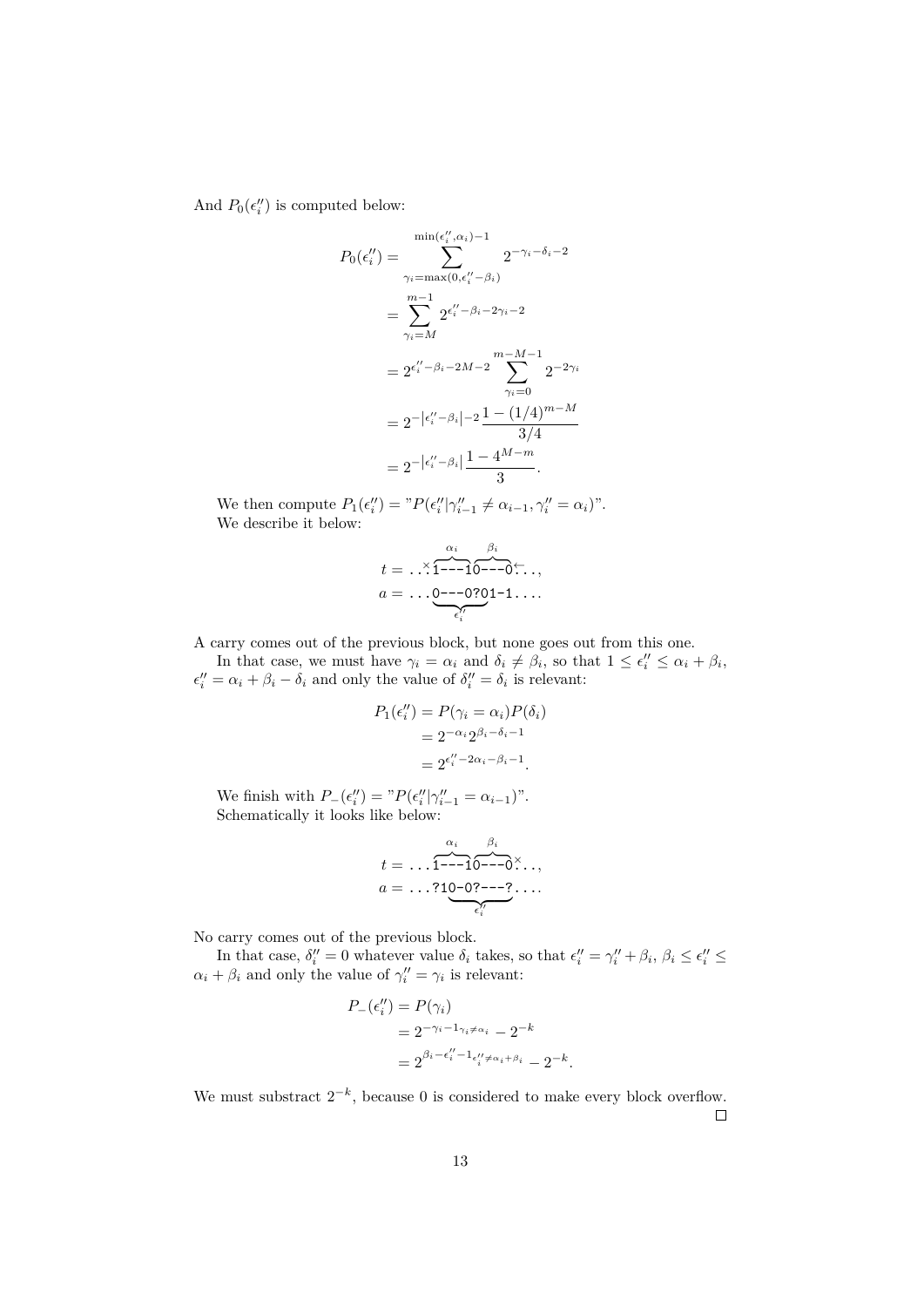### <span id="page-13-1"></span>**3.3** One block:  $d = 1$

If *t* is made of only one block, the situation is quite simple and theorem [3.6](#page-11-0) gives us closed forms for  $|C_{t,k,j}| = 2^k P(\epsilon'' = k - j)$  for all *j*.

Such a *t* (or an equivalent one) is written  $t = 2^k - 2^{k-\alpha}$  ( $\approx 2^{\alpha} - 1$ , i.e.  $t = 1 \dots 10 \dots 0$  and its weight is  $w(t) = \alpha$  with  $\alpha \ge 1$ . | {z } *α* | {z } *β*=*k*−*α*

**Proposition 3.7.**

$$
P(\epsilon'') = \begin{cases} 2^{-\beta} & \epsilon'' = 0 \\ 2^{-|\epsilon'' - \beta}| \frac{1 - 4^{M - m}}{3} & 1 \le \epsilon'' \le k - 1 \\ 2^{-\alpha} - 2^{-k} & \epsilon'' = k \end{cases}
$$

*with:*

$$
m = \min(\epsilon'', \alpha),
$$
  

$$
M = \max(0, \epsilon'' - \beta).
$$

**Proof** There is indeed only one block, so that it is its own previous block.

If  $\delta = \beta$ , then  $\gamma'' = 0$  and  $\epsilon'' = 0$ , so that:

$$
P(\epsilon'' = 0) = P_0(\epsilon'' = 0) = 2^{-\beta}.
$$

If  $\delta \neq \beta$  and  $\gamma \neq \alpha$ , we have that  $0 < \epsilon'' < k$  and:

$$
P(\epsilon'') = P_0(\epsilon'') = 2^{-\left|\epsilon'' - \beta\right|} \frac{1 - 4^{M-m}}{3}.
$$

Finally if  $\delta \neq \beta$  and  $\gamma = \alpha$ ,  $\epsilon'' = k$  and:

$$
P(\epsilon'' = k) = P_{-}(\epsilon'' = k) = 2^{-\alpha} - 2^{-k}.
$$

 $\Box$ 

Summing up the above formulas, we get the following theorem:

<span id="page-13-0"></span>**Theorem 3.8.**

$$
P_{t,k} = \begin{cases} 2^{-\alpha - \beta} \frac{1 - 2^{-2\alpha}}{3}, & 1 \leq \alpha \leq \frac{k-1}{2} \\ \frac{1 + 2^{-2\beta + 1}}{3}, & \frac{k-1}{2} \leq \alpha \leq k - 1 \end{cases}
$$

For  $\alpha = 1$ , it reads  $S_{1,k} = 2^{k-2} + 1$  and for  $\alpha = k - 1$ , it reads  $S_{-1,k} = 2^{k-1}$ .

**Proof**  $\beta - 1 < k$  so that:

$$
P_{t,k} = \sum_{\epsilon''=0}^{\beta-1} P_0(\epsilon'').
$$

Moreover  $\beta - \epsilon''$  is always positive so that  $|\beta - \epsilon''| = \beta - \epsilon''$  and  $M = 0$ . Finally  $m = e''$  as long as  $e'' \leq \alpha$  which is always true iff  $\beta - 1 \leq \alpha$  or equivalently  $\frac{k-1}{2} \leq \alpha$ .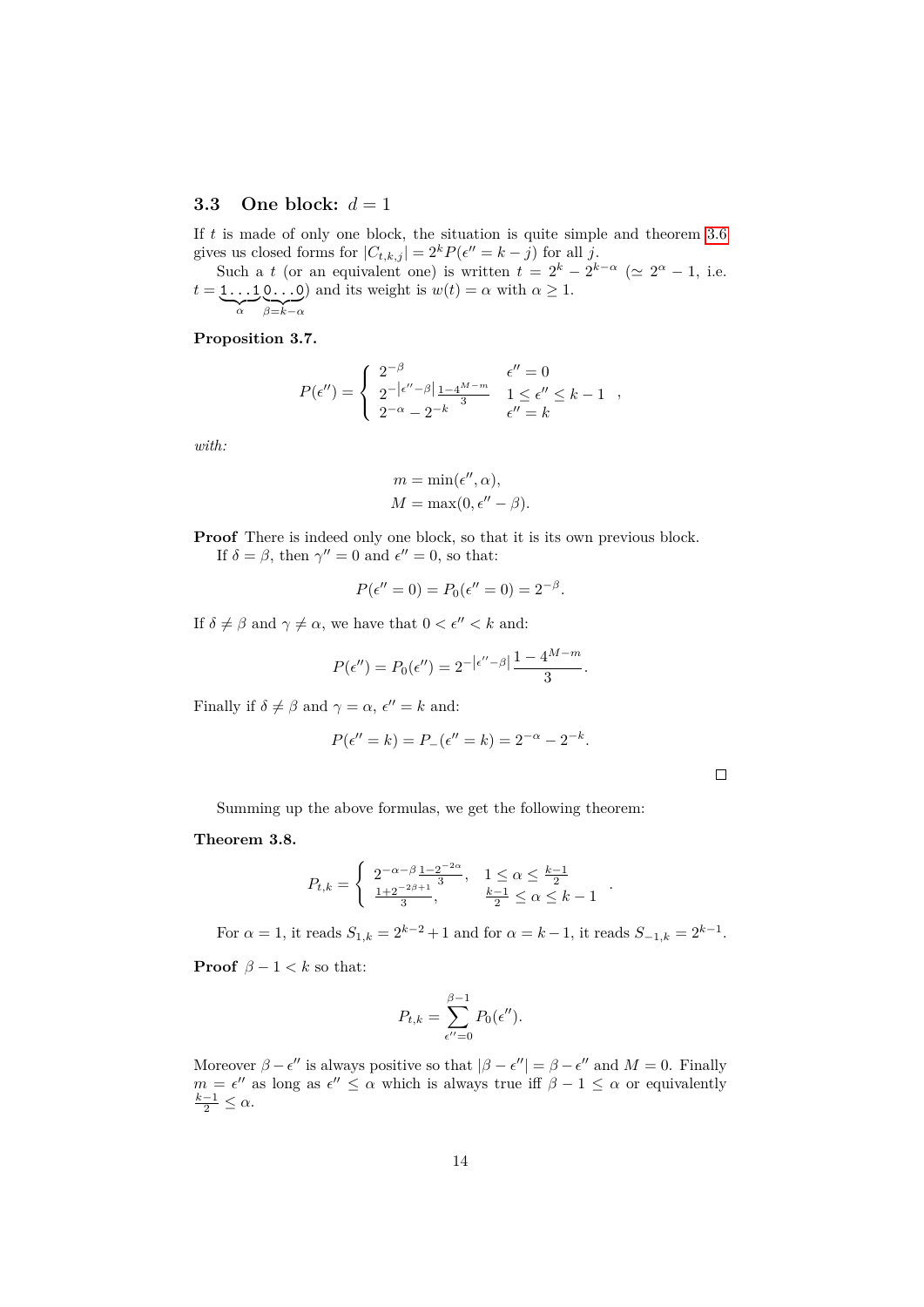If  $0 < \alpha < \frac{k-1}{2}$ , the computation is:

$$
P_{t,k} = 2^{-\beta} + \sum_{\epsilon''=1}^{\alpha-1} 2^{\epsilon''-\beta} \frac{1 - 4^{-\epsilon''}}{3} + \sum_{\epsilon''=\alpha}^{\beta-1} 2^{\epsilon''-\beta} \frac{1 - 4^{-\alpha}}{3}
$$
  
\n
$$
= 2^{-\beta} + \frac{2^{-\beta}}{3} \sum_{\epsilon''=1}^{\alpha-1} (2^{\epsilon''} - 2^{-\epsilon''}) + \frac{2^{-\beta}(1 - 4^{-\alpha})}{3} \sum_{\epsilon''=\alpha}^{\beta-1} 2^{\epsilon''}
$$
  
\n
$$
= 2^{-\beta} + \frac{2^{-\beta}}{3} ((2^{\alpha} - 1) + 2 \cdot (2^{-\alpha} - 1)) + \frac{2^{-\beta}(1 - 4^{-\alpha})}{3} 2^{\alpha} (2^{\beta - \alpha} - 1)
$$
  
\n
$$
= 2^{-\beta} + \frac{2^{\alpha-\beta} - 2^{-\beta} + 2^{-\alpha-\beta+1} - 2^{-\beta+1}}{3} + \frac{1 - 2^{-2\alpha} - 2^{\alpha-\beta} + 2^{-\alpha-\beta}}{3}
$$
  
\n
$$
= 2^{-\beta} + \frac{1 - 3 \cdot 2^{-\beta} - 3 \cdot 2^{-\alpha-\beta} - 2^{-2\alpha}}{3}
$$
  
\n
$$
= 2^{-\alpha-\beta} \frac{1 - 2^{-2\alpha}}{3}.
$$

If  $\frac{k-1}{2} \leq \alpha < k$ , the calculation is somewhat easier:

$$
P_{t,k} = 2^{-\beta} + \sum_{\epsilon''=1}^{\beta-1} 2^{\epsilon''-\beta} \frac{1 - 4^{-\epsilon''}}{3}
$$
  
=  $2^{-\beta} + \frac{2^{-\beta}}{3} \sum_{\epsilon''=1}^{\beta-1} (2^{\epsilon''} - 2^{-\epsilon''})$   
=  $2^{-\beta} + \frac{2^{-\beta}}{3} ((2^{\beta} - 1) + 2 \cdot (2^{-\beta} - 1))$   
=  $2^{-\beta} + \frac{1 - 2^{-\beta} + 2^{-2\beta+1} - 2^{-\beta+1}}{3}$   
=  $\frac{1 + 2^{-2\beta+1}}{3}$ .

## <span id="page-14-0"></span>**3.4** A helpful constraint:  $\min_i(\alpha_i) \geq B - 1$

Until the end of this section we add the following constraint on *t*:

$$
\min_{i}(\alpha_{i}) \ge \sum_{i=1}^{d} \beta_{i} - 1 = B - 1 = k - w(t) - 1.
$$

That condition tells us that, if  $a$  is in  $S_{t,k}$ , a carry has to go through each subblock of 1s, i.e.  $\gamma''_i \neq \alpha_i$ . Indeed, if  $\gamma''_i = \alpha_i$ , then  $\delta''_i < \beta_i$  and  $\epsilon''_i =$  $\gamma''_i + \beta_i - \delta''_i \geq \alpha_i + 1 \geq B$ , so that  $a \notin S_{t,k}$ . So if  $a \in S_{t,k}$ , each block overflows and we are in a situation where they are kind of independent.

In fact, if  $\forall i, \gamma''_i \neq \alpha_i$ , then  $\gamma''_i = \gamma'_i$  and  $\delta''_i = \delta'_i$ .

If  $\forall i, \delta''_i = \beta_i$ , then  $\gamma''_i = \gamma'_i = 0$  and  $\delta''_i = \delta'_i = \beta_i$ . If there are a  $\delta''_i \neq \beta_i$  and a  $\gamma''_i = \alpha_i$ , then  $\sum_{i=1}^d \gamma''_i \geq B > \sum_{i=1}^d \delta''_i$ . Moreover  $\sum_{i=1}^d \gamma'_i \ge \sum_{i=1}^d \gamma''_i$  and  $B > \sum_{i=1}^d \delta'_i$ , so that  $\sum_{i=1}^d \gamma'_i \ge \sum_{i=1}^d \delta'_i$ .

Finally, we have an equivalence between  $r(a,t) > w(t)$  and  $\sum_{i=1}^{d} \gamma_i' <$  $\sum_{i=1}^d \delta_i'$ .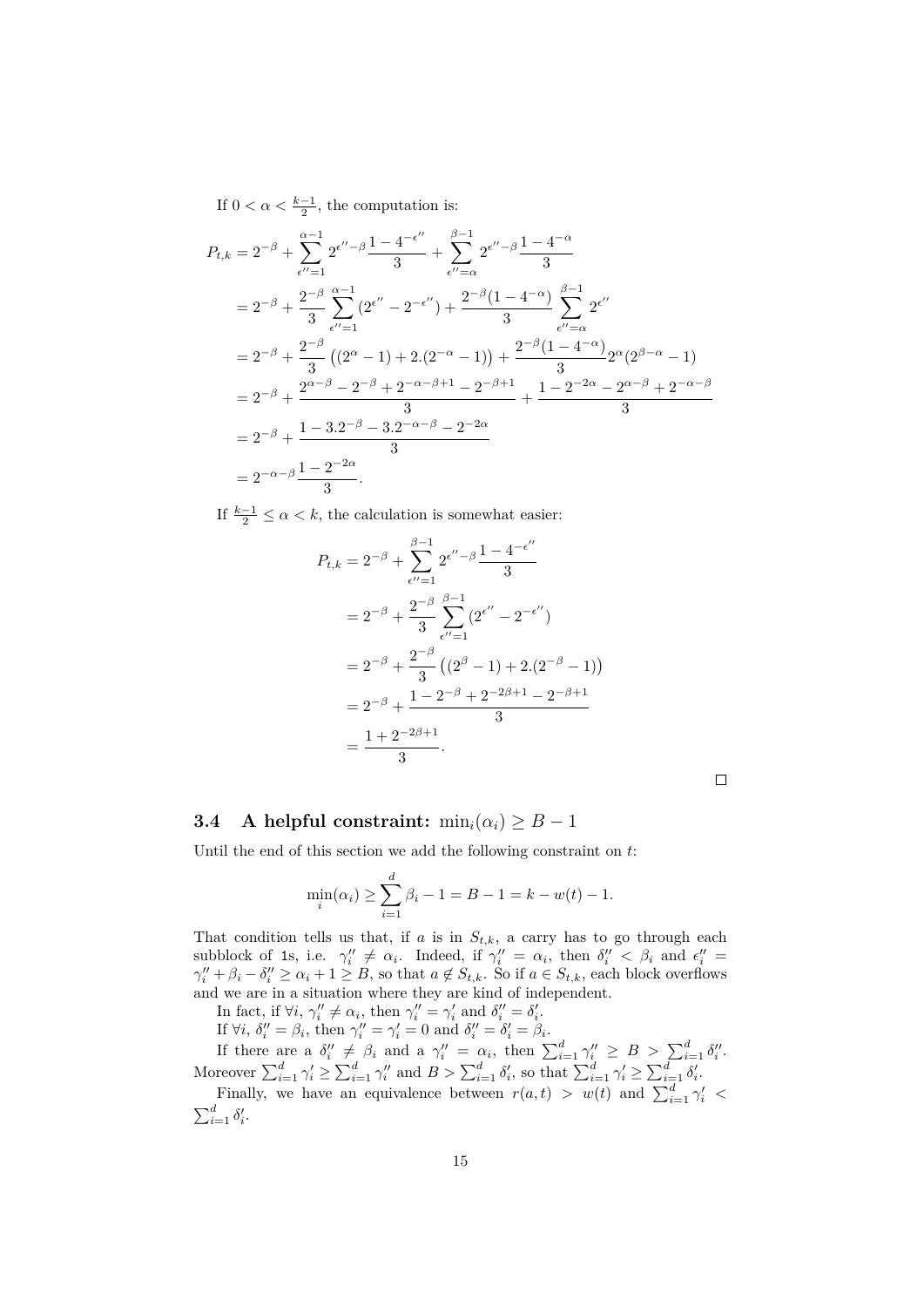**Proposition 3.9.**

$$
P_{t,k} = \sum_{\Delta=1}^{B} \sum_{\Gamma=0}^{\Delta-1} 2^{-\Delta-\Gamma-2d} \sum_{\substack{\sum_{d} \gamma'_i = \Gamma \\ 0 \le \gamma'_i}} \sum_{\substack{\sum_{d} \delta'_i = \Delta \\ 0 \le \delta'_i \le \beta_i}} 2^{2|\{i|\delta_i = \beta_i\}|} 1_{\delta'_i = \beta_i, \gamma'_i = 0}.
$$

**Proof**

$$
P_{t,k} = P\left[\sum_{d} \gamma' < \sum_{d} \delta'\right]
$$
\n
$$
= \sum_{\Delta=1}^{B} \sum_{\Gamma=0}^{\Delta-1} \sum_{\sum_{d} \gamma'_i = \Gamma} \sum_{\sum_{d} \delta'_i = \Delta} P(\gamma', \delta')
$$
\n
$$
= \sum_{\Delta=1}^{B} \sum_{\Gamma=0}^{\Delta-1} \sum_{\sum_{d} \gamma'_i = \Gamma} \sum_{\sum_{d} \delta'_i = \Delta} \sum_{d} P(\gamma', \delta')
$$
\n
$$
= \sum_{\Delta=1}^{B} \sum_{\Gamma=0}^{\Delta-1} \sum_{\sum_{d} \gamma'_i = \Gamma} \sum_{\sum_{d} \delta'_i = \Delta} \frac{\delta'_i = \Delta}{d}
$$
\n
$$
= \sum_{\Delta=1}^{B} \sum_{\Gamma=0}^{\Delta-1} \sum_{\sum_{d} \gamma'_i = \Gamma} \sum_{\sum_{d} \delta'_i = \Delta} \frac{\delta'_i = \Delta}{d}
$$
\n
$$
= \sum_{\Delta=1}^{B} \sum_{\Gamma=0}^{\Delta-1} \sum_{\sum_{d} \gamma'_i = \Gamma} \sum_{\sum_{d} \delta'_i = \Delta} \frac{2^{-\Delta - d + |\{i | \delta_i = \beta_i\}|}{\Gamma} P(\gamma'_i | \delta'_i)
$$
\n
$$
= \sum_{\Delta=1}^{B} \sum_{\Gamma=0}^{\Delta-1} \sum_{\sum_{d} \gamma'_i = \Gamma} \sum_{\sum_{d} \delta'_i = \Delta} \frac{2^{-\Delta - d + |\{i | \delta_i = \beta_i\}|}{\Gamma} P(\gamma'_i | \delta'_i)
$$
\n
$$
= \sum_{\Delta=1}^{B} \sum_{\Gamma=0}^{\Delta-1} \sum_{\sum_{d} \gamma'_i = \Gamma} \sum_{\sum_{d} \delta'_i = \Delta} \frac{2^{-\Delta - \Gamma - 2d + 2|\{i | \delta_i = \beta_i\}|}{\Gamma} \frac{1}{\delta'_i = \beta_i, \gamma'_i = 0}}{1 - \sum_{d} \gamma'_i = \Gamma} \sum_{\sum_{d} \delta'_i \le \beta_i} \frac{2^{2|\{i | \delta_i = \beta_i\}|} \frac{1}{\delta'_i = \beta_i, \gamma'_i = 0}}{1 - \sum_{d} \
$$

We also have that  $a \in S_{t,k}$  is equivalent to  $\sum_{d} \epsilon_i' < B$  so that we get the following proposition:

 $\Box$ 

## <span id="page-15-0"></span>**Proposition 3.10.**

$$
P_{t,k} = \sum_{E=0}^{B-1} \sum_{\substack{S \subset \{i' = E \\ 0 \le \epsilon_i''}} \prod_{d} P_0(\epsilon_i'')
$$

*where:*

$$
P_0(\epsilon_i'') = \begin{cases} 2^{-\beta_i} & \epsilon_i'' = 0 \\ 2^{-|\epsilon_i'' - \beta_i|} \frac{1 - 4^{M-m}}{3} & \epsilon_i'' \neq 0 \end{cases}
$$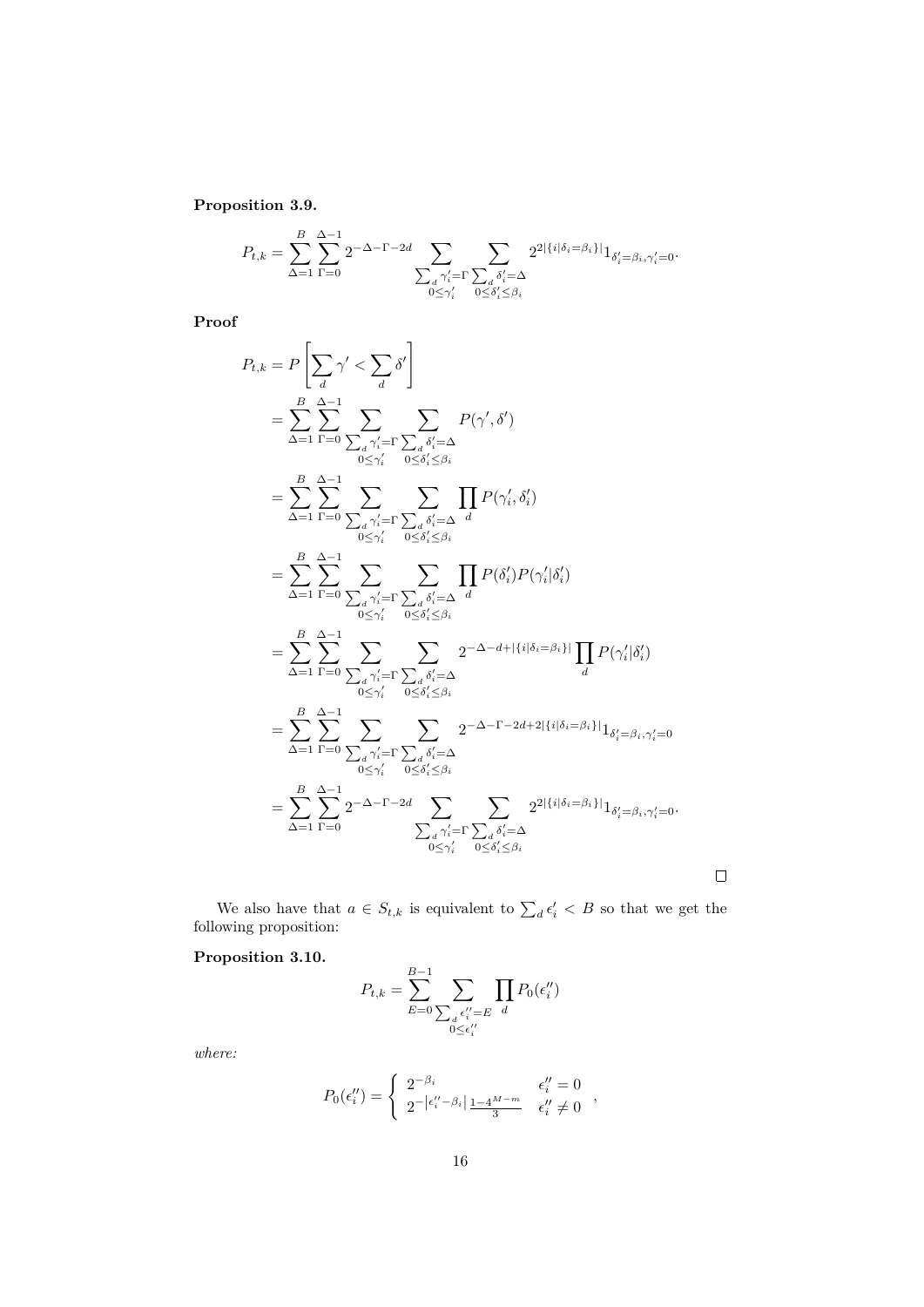*with:*

$$
m = \min(\epsilon_i'', \alpha_i),
$$
  

$$
M = \max(0, \epsilon_i'' - \beta_i).
$$

**Proof** Indeed we cannot have  $\gamma''_i = \alpha_i$  so that each block overflows and:

$$
P_{t,k} = \sum_{E=0}^{B-1} \sum_{\substack{\sum_{d} \epsilon_i'' = E\\0 \le \epsilon_i''}} \prod_{d} P_0(\epsilon_i'').
$$

 $\Box$ 

# <span id="page-16-0"></span>**3.5 Asymptotic behavior:**  $\beta_i \to \infty$

As the  $\beta_i$ s go to infinity, the laws of the  $\gamma'_i$ s and the  $\delta'_i$ s converge towards laws of independent geometrically distributed variables with parameter 1*/*2, so that  $P_{t,k} = P\left[\sum \gamma' < \sum \delta'\right]$  converges towards:

$$
P\left[\sum_{d} Geo(1/2) < \sum_{d} Geo(1/2)\right] = \frac{1}{2}\left(1 - P\left[\sum_{d} Geo(1/2) = \sum_{d} Geo(1/2)\right]\right)
$$

which is strictly lower than  $1/2$  for any  $d > 0$ .

**Proposition 3.11.** *For*  $d \geq 1$ *:* 

$$
P_d = P\left[\sum_d Geo(1/2) = \sum_d Geo(1/2)\right] = \frac{1}{4^d} \sum_{S=0}^{\infty} \frac{1}{4^S} {S+d-1 \choose d-1}^2.
$$

*In particular*  $\frac{1}{3^d} \leq P_d \leq \frac{1+3.2^{d-2}}{4^d}$  $\frac{3.2^{a-2}}{4^d}$ . Moreover  $P_1 = 1/3$  and  $P_2 = 5/27$ .

**Proof** The computation is quite the same as in the previous subection, but without constraints:

$$
P_d = P\left[\sum_d \text{Geo}(1/2) = \sum_d \text{Geo}(1/2)\right] = \sum_{S=0}^{\infty} \sum_{\substack{\sum_d \gamma_i = S \\ 0 \le \gamma_i}} \sum_{\substack{\sum_d \delta_i = S \\ 0 \le \delta_i}} P(\gamma, \delta)
$$

$$
= \sum_{S=0}^{\infty} \sum_{\substack{\sum_d \gamma_i = S \\ 0 \le \gamma_i}} \sum_{\substack{\sum_d \delta_i = S \\ 0 \le \delta_i}} \prod_d P(\gamma_i) \prod_d P(\delta_i)
$$

$$
= \sum_{S=0}^{\infty} \sum_{\substack{\sum_d \gamma_i = S \\ 0 \le \gamma_i}} \sum_{\substack{\sum_d \delta_i = S \\ 0 \le \delta_i}} \frac{1}{2^{S+d}} \frac{1}{2^{S+d}}
$$

$$
= \frac{1}{4^d} \sum_{S=0}^{\infty} \frac{1}{4^S} \sum_{\substack{\sum_d \gamma_i = S \\ 0 \le \gamma_i}} {S+d-1 \choose d-1}
$$

$$
= \frac{1}{4^d} \sum_{S=0}^{\infty} \frac{1}{4^S} {S+d-1 \choose d-1}^2.
$$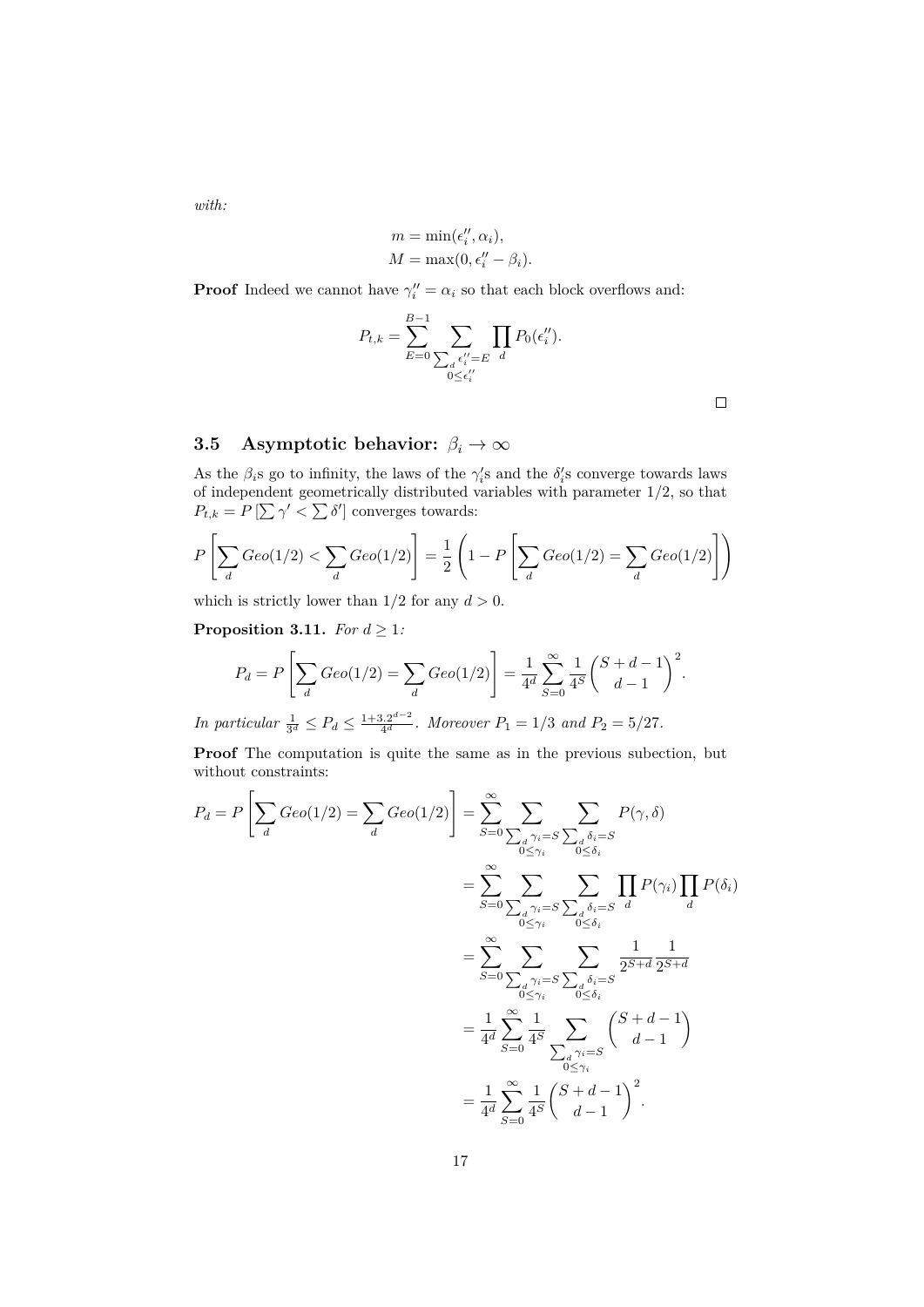We bound the sum of squares from below by:

$$
\frac{1}{4^d} \sum_{S=0}^{\infty} \frac{1}{4^S} {S+d-1 \choose d-1} = \frac{1}{4^d} \frac{1}{(1-1/4)^d}
$$

$$
= \frac{1}{3^d},
$$

and from above by:

$$
\frac{1}{4^d} \left( 1 + \sum_{S=1}^{\infty} \frac{2^{S+d-2}}{4^S} {S+d-1 \choose d-1} \right) = \frac{1}{4^d} + \frac{2^{d-2}}{4^d} \sum_{S=0}^{\infty} \frac{1}{2^S} {S+d-1 \choose d-1} - \frac{2^{d-2}}{4^d}
$$

$$
= \frac{1+4^{d-1}-2^{d-2}}{4^d}
$$

$$
= \frac{1+3.2^{d-2}}{4^d}.
$$

Finally, for  $d = 1$ ,  $\binom{S+d-1}{d-1} = 1$  and the sum becomes:

$$
P_1 = \frac{1}{4} \frac{1}{1 - 1/4} = \frac{1}{3};
$$

and for  $d = 2$ ,  $\binom{S+d-1}{d-1} = S + 1$  so that:

$$
P_2 = \frac{1}{4^2} \sum_{S=0}^{\infty} \frac{(S+1)^2}{4^S}
$$
  
=  $\frac{1}{4} \sum_{S=0}^{\infty} \frac{S^2}{4^S}$   
=  $\frac{1}{4} \left( \frac{2\frac{1}{4^2}}{(1-\frac{1}{4})^3} + \frac{\frac{1}{4}}{(1-\frac{1}{4})^2} \right)$   
=  $\frac{2}{27} + \frac{1}{9} = \frac{5}{27}.$ 

 $\Box$ 

We have proved the following theorem:

<span id="page-17-0"></span>**Theorem 3.12.** Let  $d$  be a strictly positive integer. There exists a constant  $K_d$ *such that if:*

- $\forall i, \beta_i \geq K_d$  *and*
- min<sub>i</sub>  $\alpha_i \geq B-1$ ,

*then:*

$$
P_{t,k}<\frac{1}{2}.
$$

When the number of blocks,  $d$ , goes as well to infinity,  $P_{t,k}$  converges toward 1/2. Indeed  $\frac{1}{3^d} \leq P_d \leq \frac{1}{4^d} + \frac{3}{4} \frac{1}{2^d}$  converges towards 0 as *d* goes to infinity.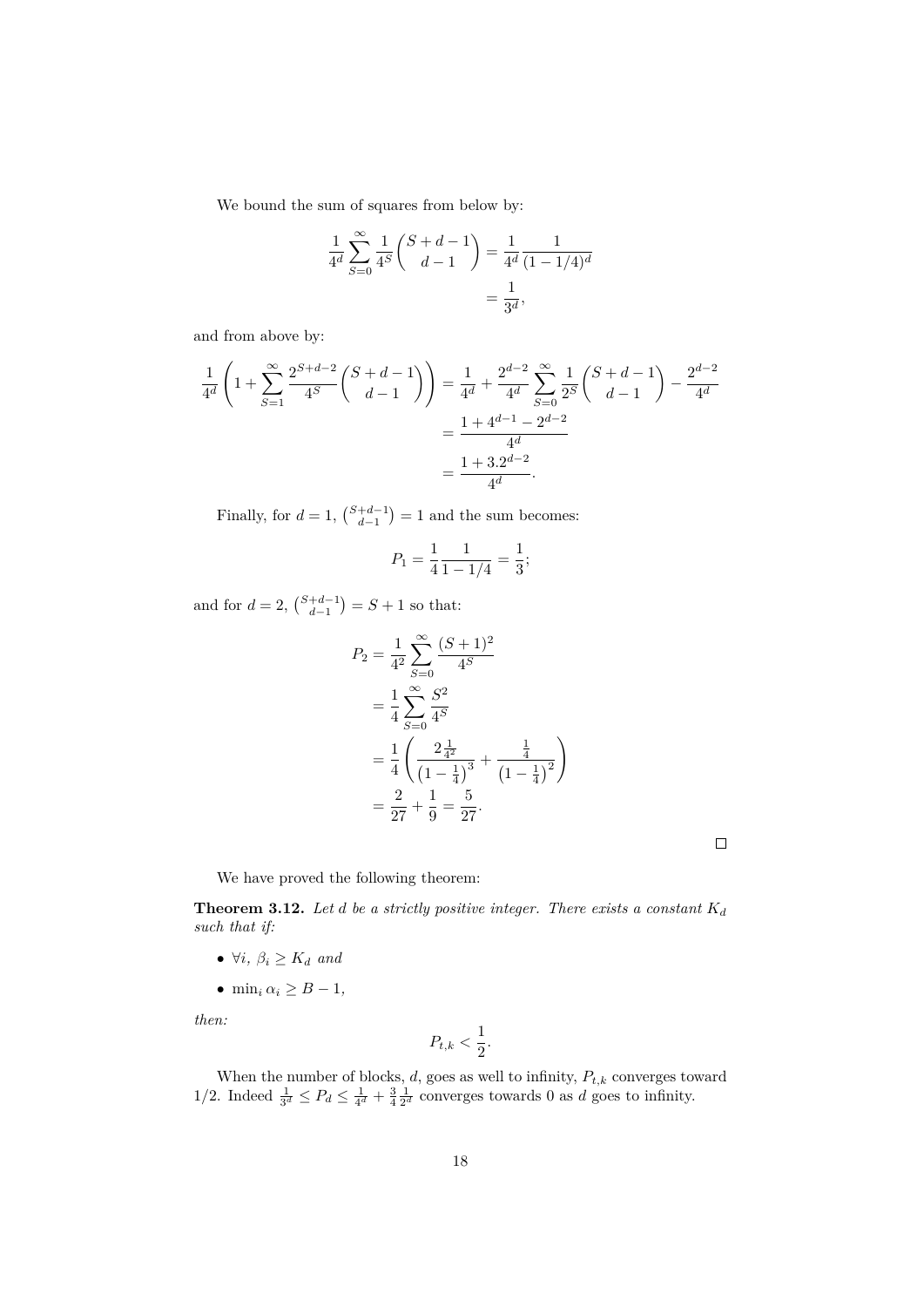### **3.6** Analytic study:  $d = 2$

It is possible to compute the exact value of  $|S_{t,k}|$  for a given *d* and a corresponding set of  $\beta_i$ s. It is also worth noting that the order of the  $\beta_i$ s does not matter because each subblock behaves the same when  $a$  is in  $S_{t,k}$ , i.e. it overflows.

We did the computation for  $d = 2$  where the symmetry of the problem leads to only one situation and gives a quite general result.

#### **Definition 3.13.**

$$
f(x,y) = \frac{11}{27} + 4^{-x} \left(\frac{2}{9}x - \frac{2}{27}\right) + 4^{-x} \left(\frac{2}{9}y - \frac{2}{27}\right) + 4^{-x-y} \left(\frac{20}{27} - \frac{2}{9}(x+y)\right).
$$

#### **Proposition 3.14.**

$$
P_{t,k} = f(\beta_1, \beta_2).
$$

**Proof** According to proposition [3.10:](#page-15-0)

$$
P_{t,k} = \sum_{E=0}^{B-1} \sum_{\substack{\epsilon_1'' + \epsilon_2'' = E \\ 0 \le \epsilon_1'', \epsilon_2'' \\ = 2^{-\beta_1 - \beta_2} (\sum_{\epsilon_1'' \neq 0, \epsilon_2'' \neq 0} (\sum_{\epsilon_1'' \neq 0, \epsilon_2'' \neq 0} + \sum_{\epsilon_1'' \neq 0, \epsilon_2'' = 0} + \sum_{\epsilon_1'' = 0, \epsilon_2'' = 0}),
$$

where:

$$
\begin{split} \Sigma_{\epsilon_{1}^{\prime\prime}\neq0,\epsilon_{2}^{\prime\prime}\neq0}&=\sum_{\epsilon_{1}^{\prime\prime}=0}^{\beta_{1}-1}\frac{2^{\epsilon_{1}^{\prime\prime}}-2^{-\epsilon_{1}^{\prime\prime}}}{3}\left(\sum_{\epsilon_{2}^{\prime\prime}=0}^{\beta_{2}-1}\frac{2^{\epsilon_{2}^{\prime\prime}}-2^{-\epsilon_{2}^{\prime\prime}}}{3}+\sum_{\epsilon_{2}^{\prime\prime}=\beta_{2}}^{\beta_{1}+\beta_{2}-1-\epsilon_{1}^{\prime\prime}}}{2^{-\epsilon_{2}^{\prime\prime}}}\frac{4^{\beta_{2}}-1}{3}\right)\\ &+\sum_{\epsilon_{1}^{\prime\prime}=\beta_{1}}^{\beta_{1}+\beta_{2}-1}2^{-\epsilon_{1}^{\prime\prime}}\frac{4^{\beta_{1}}-1}{3}\sum_{\epsilon_{2}^{\prime\prime}=0}^{\beta_{1}+\beta_{2}-1-\epsilon_{1}^{\prime\prime}}\frac{2^{\epsilon_{2}^{\prime\prime}}-2^{-\epsilon_{2}^{\prime\prime}}}{3}\\ \Sigma_{\epsilon_{1}^{\prime\prime}=0,\epsilon_{2}^{\prime\prime}\neq0}&=\sum_{\epsilon_{2}^{\prime\prime}=0}^{\beta_{2}-1}\frac{2^{\epsilon_{2}^{\prime\prime}}-2^{-\epsilon_{2}^{\prime\prime}}}{3}+\sum_{\epsilon_{2}^{\prime\prime}=\beta_{2}}^{\beta_{1}+\beta_{2}-1}2^{-\epsilon_{2}^{\prime\prime}}\frac{4^{\beta_{2}}-1}{3}\\ \Sigma_{\epsilon_{1}^{\prime\prime}\neq0,\epsilon_{2}^{\prime\prime}=0}&=\sum_{\epsilon_{1}^{\prime\prime}=0}^{\beta_{1}-1}\frac{2^{\epsilon_{1}^{\prime\prime}}-2^{-\epsilon_{1}^{\prime\prime}}}{3}+\sum_{\epsilon_{1}^{\prime\prime}=\beta_{1}}^{\beta_{1}+\beta_{2}-1}2^{-\epsilon_{1}^{\prime\prime}}\frac{4^{\beta_{1}}-1}{3}\\ \Sigma_{\epsilon_{1}^{\prime\prime}=0,\epsilon_{2}^{\prime\prime}=0}&=1. \end{split}
$$

An easy but quite lengthy and error-prone calculation, which can be checked with a symbolic calculus software, leads to the desired expression.  $\Box$ 

The graph of  $f$ , computed with Maple<sup>TM</sup> [\[9\]](#page-25-6), is given in figures [1](#page-19-0) and [2.](#page-19-1) **Proposition 3.15.**  $\forall x, y \geq 1$  *in* N:

$$
f(x,y) \le \frac{1}{2}.
$$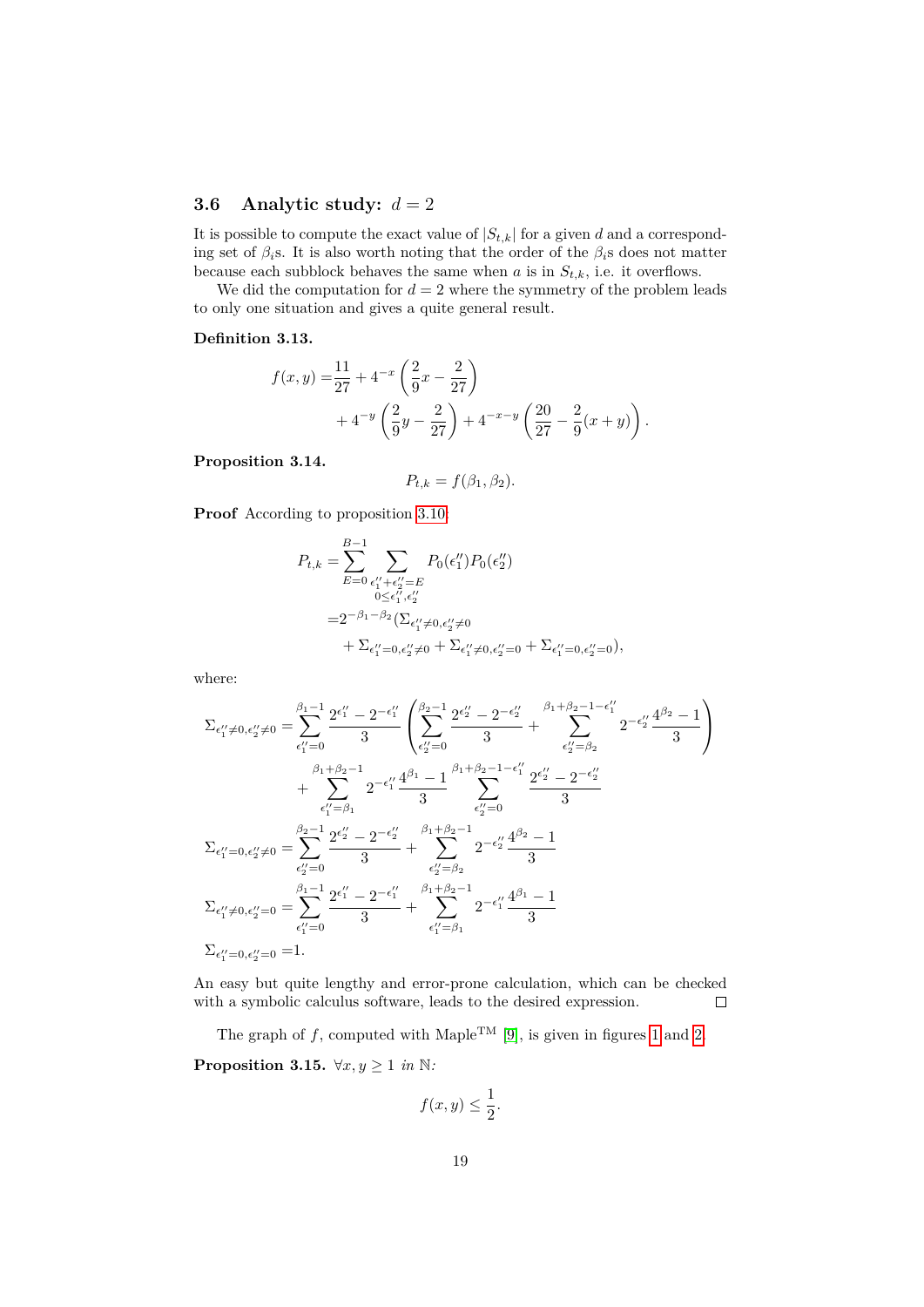

<span id="page-19-0"></span>Figure 1:  $f(x, y)$  for  $0 \le x, y \le 15$ .



<span id="page-19-1"></span>Figure 2:  $f(x, y)$  for  $1 \le x, y \le 5$ .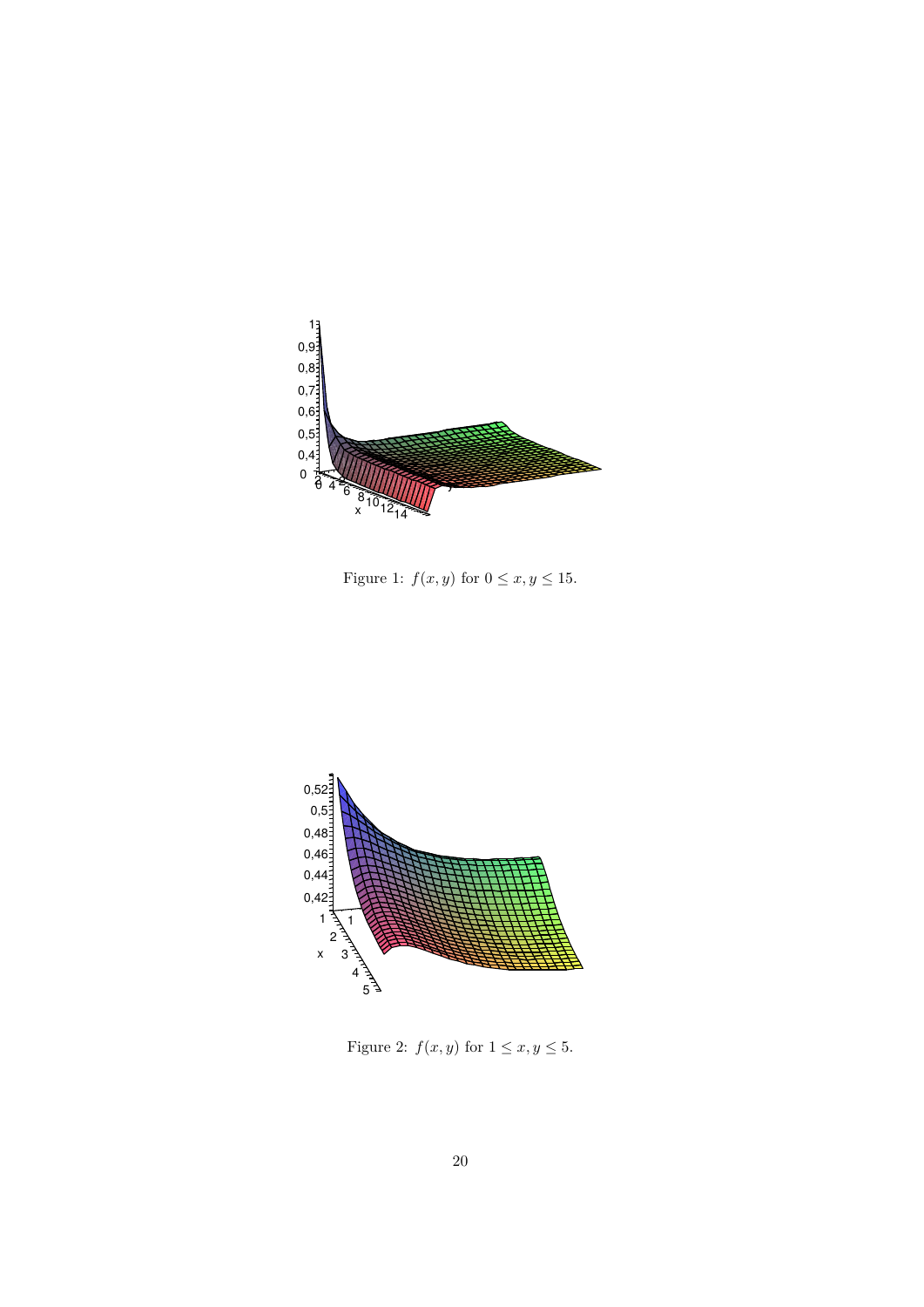**Proof**

$$
\frac{\partial f}{\partial x}(x,y) = \frac{2}{9} 4^{-x} \ln 4(4^{-y} - 1)x \n+ \frac{2}{9} 4^{-x} \left( 4^{-y} \ln 4 \left( y - \frac{10}{3} \right) - 4^{-y} + \frac{1}{3} \ln 4 + 1 \right),
$$

so that for  $y > 0$ ,  $\frac{\partial f}{\partial x}(x, y) \ge 0$  is equivalent to:

$$
x \le \frac{\left(\frac{1}{3} + \frac{1}{2\ln 2}\right)4^y + y - \frac{1}{2\ln 2} - \frac{10}{3}}{4^y - 1}.
$$

We denote the left side of that inequality by  $h(y)$ . Unfortunately it happens that  $h(y) > 1$  when  $y \ge 1$ . However  $f(\max(1, h(y)), y) \le \frac{1}{2}$  for  $y \ge 1$ , so that  $f(x, y) \leq \frac{1}{2}$  for  $x, y \geq 1$  in R. We do not prove that here for the sake of simplicity, but only that  $f(x, y) \leq \frac{1}{2}$  for  $x, y \geq 1$  in N which is the case we are interested in.

Let  $g(x) = 4^{-x} (x - \frac{1}{3}).$ 

$$
g'(x) = \left(1 + \frac{\ln 4}{3} - \ln 4x\right) 4^{-x}
$$

so that for  $x \ge 0$ ,  $g'(x) \ge 0 \Leftrightarrow x \le \frac{1}{2 \ln 2} + \frac{1}{3} = x_{\max}$ . Moreover  $1 < x_{\text{max}} \approx 1.054 < 2$  so that

$$
g(x) \le \max(g(1), g(2)) = g(1) = \frac{1}{6}.
$$

Then

$$
f(x,y) \le \frac{11}{27} + \frac{1}{27} + \frac{1}{27} + \frac{1}{54} = \frac{1}{2}.
$$

 $\Box$ 

We remark that  $f(x, y) \to \frac{11}{27}$  when  $x, y \to \infty$  which confirms our previous result for  $d = 2$ .

We have proved:

<span id="page-20-1"></span>**Theorem 3.16.** *If t verifies the following constraint:*

- $d = 2$ ,
- $\bullet$   $\alpha_1, \alpha_2 \geq B-1$ ,

*then:*

$$
|S_{t,k}| \le 2^{k-1}.
$$

### <span id="page-20-0"></span>**3.7** Extremal value:  $\beta_i = 1$

We add another constraint:

$$
\forall i, \beta_i = 1.
$$

The previous one becomes:

$$
\min_i(\alpha_i) \ge B - 1 = d - 1.
$$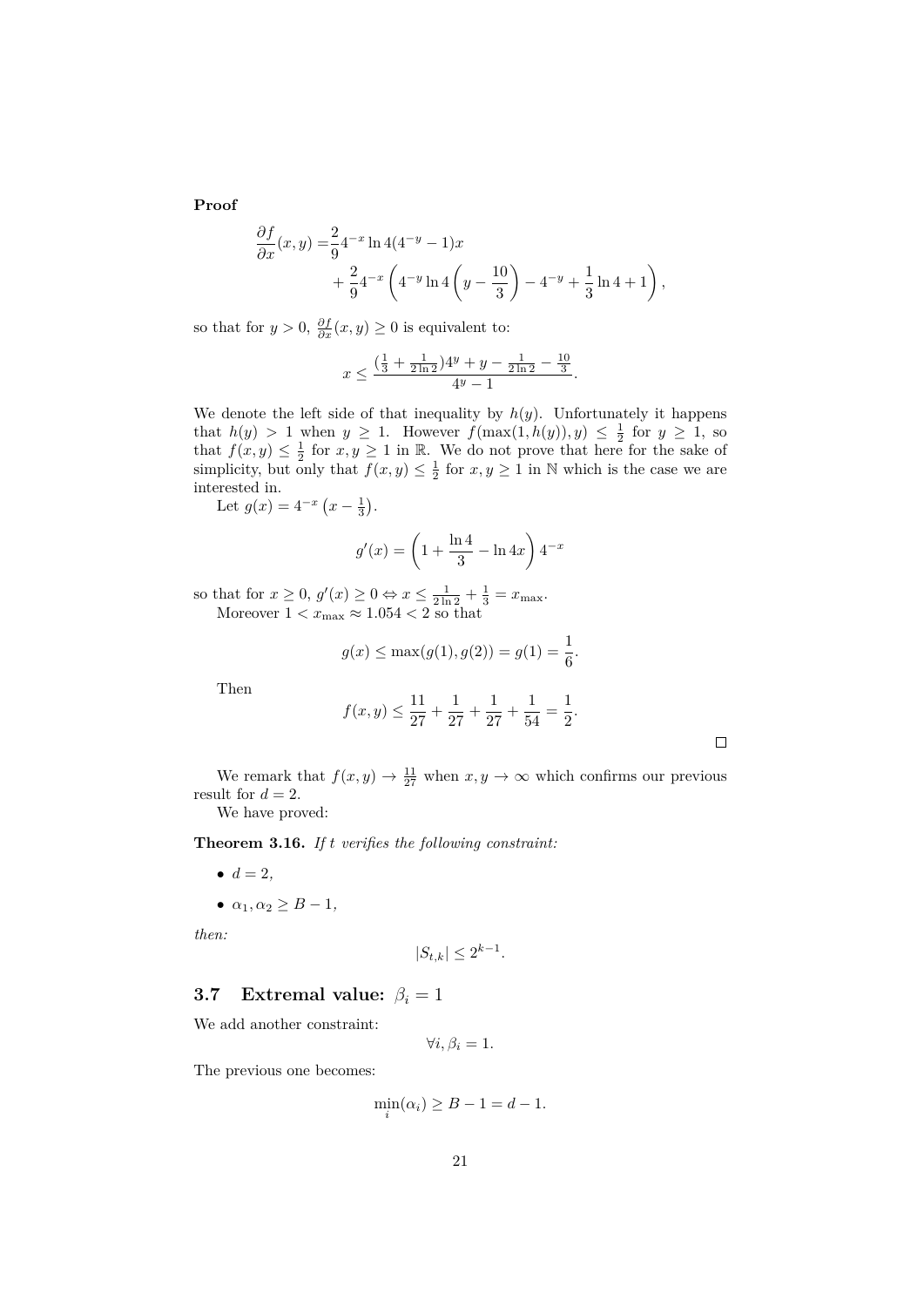<span id="page-21-0"></span>**Theorem 3.17.** *Let t verify the two following constraints:*

- $\forall i, \beta_i = 1,$
- $\min_i(\alpha_i) \ge B 1 = d 1$ .

*Then:*

$$
|S_{t,k}| = 2^{k-1}.
$$

 $\bf{Proof}$  We equivalently show that  $P_{t,k}=1/2.$ 

$$
P_{t,k} = \sum_{\Delta=1}^{d} \sum_{\Gamma=0}^{\Delta-1} 2^{-\Gamma+\Delta-2d} \sum_{\substack{\sum_{d} \delta_i' = \Delta \\ \delta_i' = 0,1}} \sum_{\substack{\sum_{d} \gamma_i' = \Gamma \\ 0 \le \gamma_i' \\ \Delta = \Gamma+1}} 1_{\delta_i' = 1, \gamma_i' = 0}
$$
  
= 
$$
2^{-2d} \sum_{\Gamma=0}^{d-1} 2^{-\Gamma} \sum_{\Delta=\Gamma+1}^{d} 2^{\Delta} \binom{d}{\Delta} \binom{\Gamma+d-\Delta-1}{d-\Delta-1}.
$$

The above sum is difficult to evaluate but could be of interest for comparison with other cases. Using  $\epsilon'_i = \gamma'_i + (1 - \delta'_i), P_{t,k}$  becomes:

$$
P_{t,k} = \sum_{E=0}^{d-1} 2^{-E-d} \sum_{\substack{0 \le \epsilon_i' = E \\ 0 \le \epsilon_i' \\ E=0}} 1
$$
  
=  $2^{-d} \sum_{E=0}^{d-1} 2^{-E} {E + d - 1 \choose d - 1}$   
=  $\frac{2^{d-1}}{2^d}$   
=  $\frac{1}{2}$ .

In that case we can also see  $\epsilon'_i = \gamma'_i + (1 - \delta'_i) = \gamma_i(1 - \delta_i)$  as the number of 0s at the end of each block:

$$
t = 1 - 10 \dots 1 - 10 \dots 1 - 10,
$$
  
\n
$$
a = ?10 - 0 \dots ?10 - 0 \dots ?10 - 0,
$$
  
\n
$$
\sum_{\epsilon_1} \sum_{\epsilon_i} \sum_{\epsilon_i} \sum_{\epsilon_i} \epsilon_i
$$

and directly compute  $P(\epsilon'_i) = 2^{-\epsilon'_i - 1}$ .

As a byproduct we get the interesting combinatorial equality:

#### **Corollary 3.18.**

$$
\sum_{\Gamma=0}^{d-1} 2^{-\Gamma} \sum_{\Delta=\Gamma+1}^d 2^{\Delta} \binom{d}{\Delta} \binom{\Gamma+d-\Delta-1}{d-\Delta-1} = 2^{2d-1}.
$$

And using corollary [2.20,](#page-6-0) we prove the conjecture in the following case: **Corollary 3.19.** *Let t verify the two following constraints:*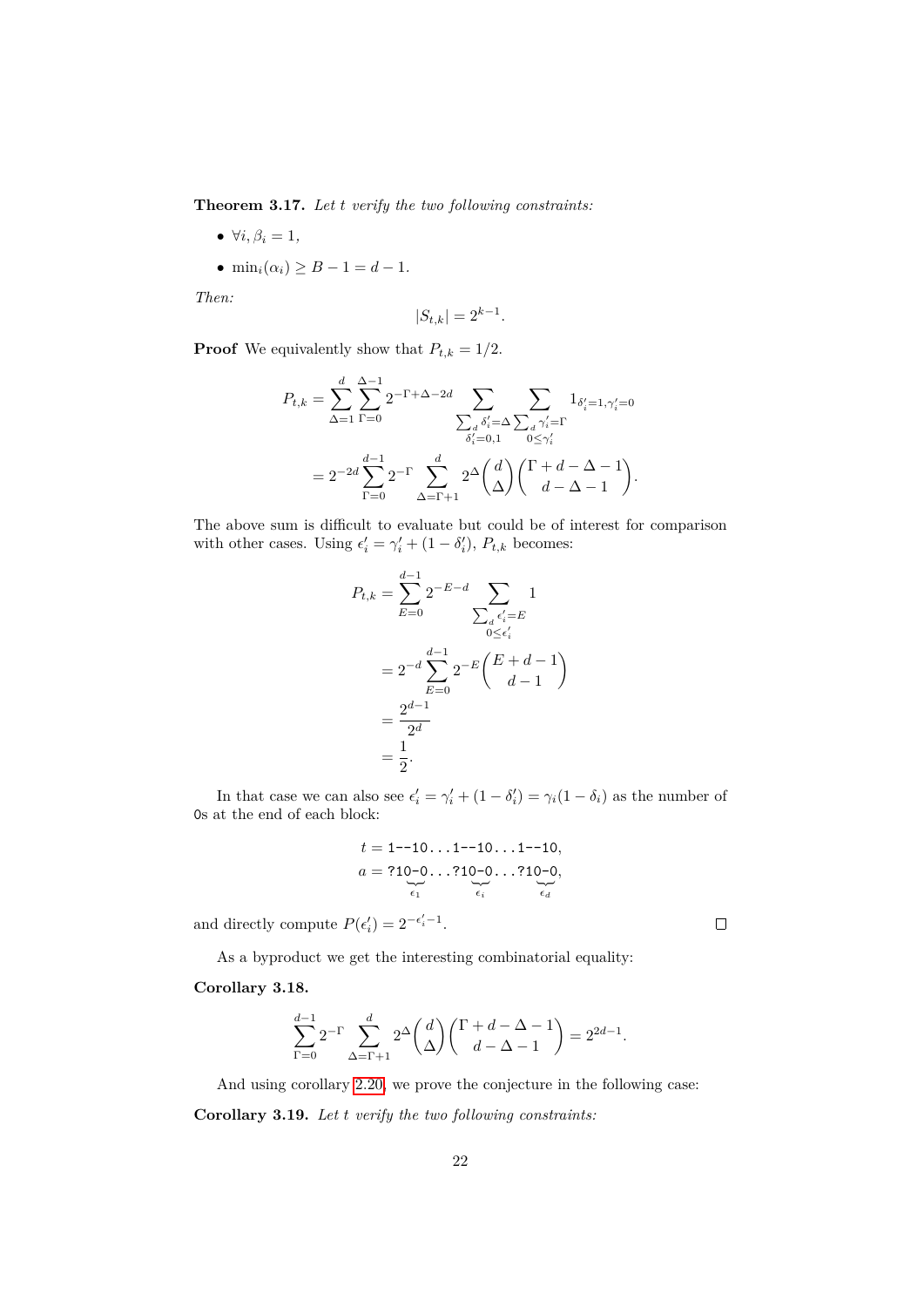- $\bullet \forall i, \beta_i = 1,$
- $\min_i(\alpha_i) \ge B 1 = d 1$ .

*Then:*

$$
|S_{-t,k}| \le 2^{k-1}.
$$

**Proof** According to [2.20,](#page-6-0)  $|S_{t,k}| + |S_{-t,k}| \leq 2^k$  so that  $|S_{-t,k}| \leq 2^{k-1}$ .  $\Box$ 

We conjecture that the converse of theorem [3.17](#page-21-0) is also true, i.e. those numbers are the only ones reaching the bound of the original conjecture [0.1.](#page-0-0)

<span id="page-22-0"></span>**Conjecture 3.20.**  $S_{t,k} = 2^{k-1}$  *iff t verifies the two following constraints:* 

- $\forall i, \beta_i = 1,$
- min<sub>*i*</sub>( $\alpha$ <sub>*i*</sub>) > *B* − 1 = *d* − 1*.*

## <span id="page-22-1"></span>**4 An inductive approach**

The idea of this section is to fix  $t \in \mathbb{N}$  and to study the behavior of  $S_{t,k}$  as *k* grows. Obviously as long as  $2^k < t$ , the binary expansion of  $t \mod 2^k - 1$  has an inconsistent behavior. Therefore we define:

**Definition 4.1** (Length)**.** *Let t be a natural integer. Its binary length is defined to be the smallest integer k such that*  $t \leq 2^k$ *. We denote it by*  $l(t)$ *.* 

Indeed for  $k \geq l(t)$ , the binary expansion of t on  $k+1$  bits is that of t on k bits with a 0 prepended.

#### **4.1 Overflow and inertia**

We split  $C_{t,k,i}$  according to the value of the sum  $a + t$  in  $\mathbb{Z}$ .

- **Definition 4.2.**  $I_{t,k,i} = \left\{ a \in \mathbb{Z}/(2^k 1)\mathbb{Z} | r(a,t) = w(t) i, a + t < 2^k 1 \text{ in } \mathbb{Z} \right\},\$ *the* inert *modular integers.*
	- $O_{t,k,i} = \{a \in \mathbb{Z}/(2^k-1)\mathbb{Z}|r(a,t) = w(t) i, a + t \geq 2^k 1 \text{ in } \mathbb{Z}\},\$ the overflowing *modular integers.*

*Remember that*  $r(0,t) = k$ *, so that*  $0 \in O_{t,k,w(t)-k}$ . *We define*  $I_{t,k} = \bigsqcup_{i \in \mathbb{Z}} I_{t,k,i}$  and  $O_{t,k} = \bigsqcup_{i \in \mathbb{Z}} O_{t,k,i}$ .

#### **Lemma 4.3.**

$$
|C_{t,k,i}| = |I_{t,k,i}| + |O_{t,k,i}|.
$$

We want to increase *k* when *t* is fixed. Considering the binary string associated with a modular integer, we write down 0*a* and 1*a* for the binary strings on  $k+1$  bits associated with *a* and  $2^k + a$  (i.e. the binary string on *k* bits of *a* with a 0 or a 1 prepended). We note that  $2^k - 1$  which is equal to 0 in  $\mathbb{Z}/(2^k - 1)\mathbb{Z}$ but not in  $\mathbb{Z}/(2^{k+1}-1)\mathbb{Z}$  can not be described as 0*a* or 1*a* for  $a \in \mathbb{Z}/(2^{k}-1)\mathbb{Z}$ .

If  $k \geq l(t)$  and  $a \in I_{t,k,i}$ , then 0*a* and 1*a* are in  $I_{t,k+1,i}$ .

Unfortunately the situation is more complicated for  $O_{t,k,i}$ ; if  $a \neq 0, -t \in$ *O*<sup>*t*</sup>,*k*,*i*</sub>, then 1*a* is in *O*<sup>*t*</sup>,*k*+1,*i*−1 and 0*a* is in *I*<sub>*t*</sub>,*k*+1,*j* with *j* ≥ *i*.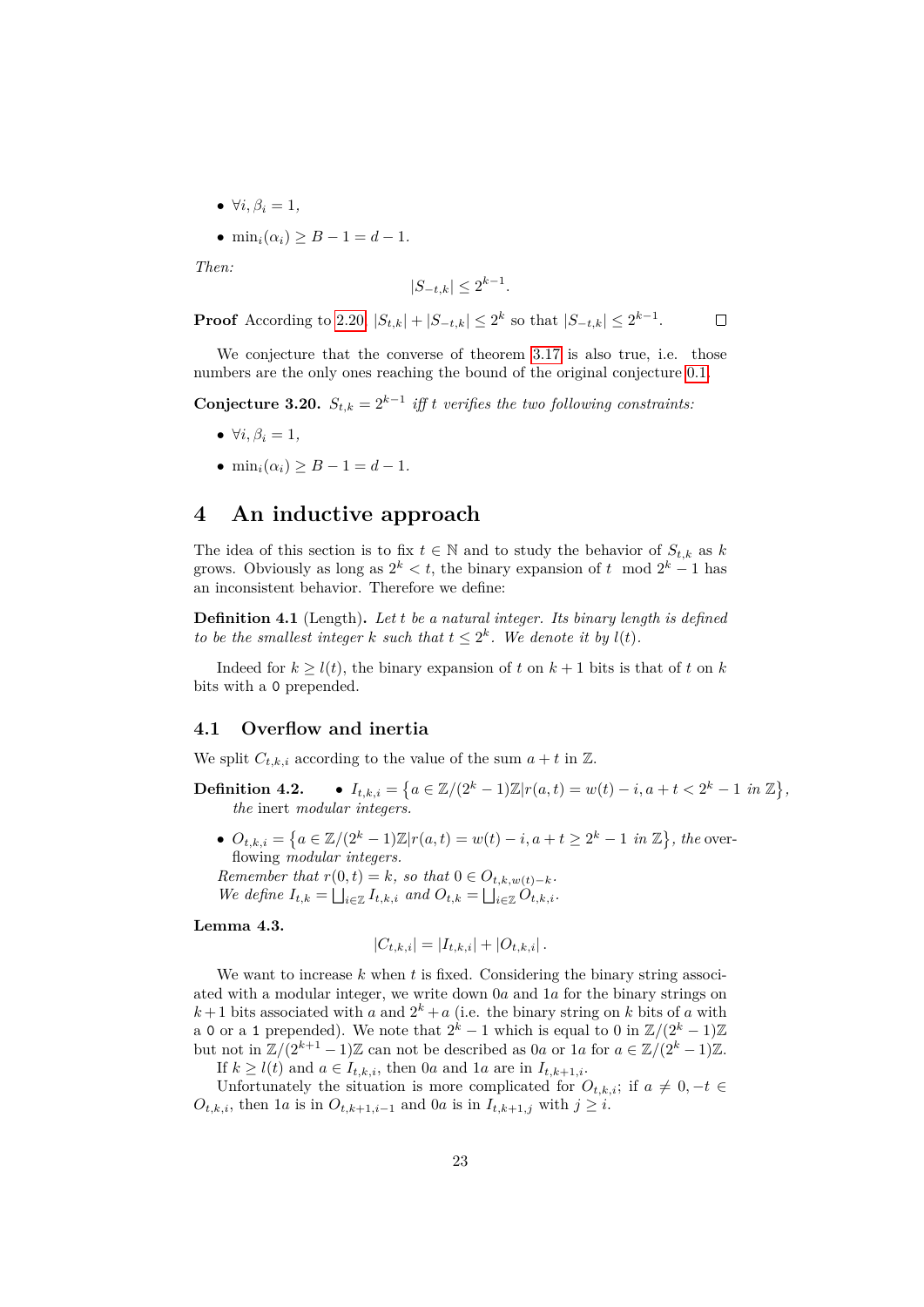If *a* = 0, then *a* ∈  $O_{t,k,w(t)-k}$ , 0*a* = 0 ∈  $O_{t,k+1,w(t)-k-1}$  and 1*a* = 2<sup>*k*</sup> ∈  $I_{t,k+1,w(t)}$ .

If  $a = -t$ , then  $a \in O_{t,k,w(t)-k}$ ,  $0a = \overline{t}^k \in I_{t,k+1,w(t)}$  and  $1a = -t \in$  $O_{t,k+1,w(t)-k-1}$ .

Finally, 
$$
2^k - 1 = 0 \underbrace{1 \dots 1}_{=k} \in I_{t,k,w(t)-k}
$$
.

 $\overrightarrow{z_k}$ <br>The following lemma summarizes the above discussion:

**Lemma 4.4.**

$$
O_{t,k+1,i-1} = \begin{cases} 1O_{t,k,i} & \text{if } i < w(t) - k \\ 1 (O_{t,k,i} \setminus \{0\}) \sqcup \{0\} & \text{if } i = w(t) - k \end{cases},
$$
  

$$
I_{t,k+1,i} \supset 0 I_{t,k,i} \sqcup 1 I_{t,k,i}.
$$

### **4.2 Asymptotic behavior**

**Lemma 4.5.** *For*  $k \geq w(t) + l(t)$ *, if*  $i \geq 0$ *, then*  $O_{t,k,i} = \emptyset$ *.* 

**Proof** Indeed 
$$
t = 0...0...
$$
, so  $a = \underbrace{\leftarrow 1...1}_{\geq w(t)}$ .  $\square$  and  $r(a,t) > w(t)$ .  $\square$ 

**Theorem 4.6.** *For*  $k \geq w(t) + l(t)$ *:* 

$$
|S_{t,k+1}| = 2|S_{t,k}| - 1.
$$

**Proof** Since  $k \geq w(t) + l(t)$ ,  $O_{t,k,i} = \emptyset$  for  $i \geq 0$  so that:

$$
I_{t,k+1,i} = \begin{cases} 0I_{t,k,i} \sqcup 1I_{t,k,i} & \text{for } 0 \le i < w(t) \\ 0I_{t,k,i} \sqcup 1I_{t,k,i} \sqcup \left\{2^k, \overline{t}^k\right\} & \text{for } i = w(t) \end{cases}
$$

and:

$$
|E_{t,k+1} \sqcup T_{t,k+1}| = \sum_{i \ge 0} |I_{t,k+1,i}| + |O_{t,k+1,i}|
$$
  
= 
$$
\sum_{i \ge 0} |I_{t,k+1,i}|
$$
  
= 
$$
2 \sum_{i \ge 0} |I_{t,k,i}| + 2
$$
  
= 
$$
2 |E_{t,k} \sqcup T_{t,k}| + 2.
$$

Then:

$$
|S_{t,k+1}| = 2^{k+1} - 1 - |E_{t,k+1} \cup T_{t,k+1}|
$$
  
= 2(2<sup>k</sup> - 1 - |E\_{t,k} \cup T\_{t,k}|) - 1  
= 2|S\_{t,k}| - 1.

 $\Box$ 

*,*

Unfortunately that equality is not true for  $l(t) \leq k < l(t) + w(t)$ , and it can even happen that  $|S_{t,k+1}| > 2 |S_{t,k}|$ . However experimental results suggest that as soon as  $k \geq l(t) + 2$  the following inequality is true:

**Conjecture 4.7.** *For*  $k \ge l(t) + 2$ *:* 

$$
|S_{t,k+1}| \leq 2 |S_{t,k}|.
$$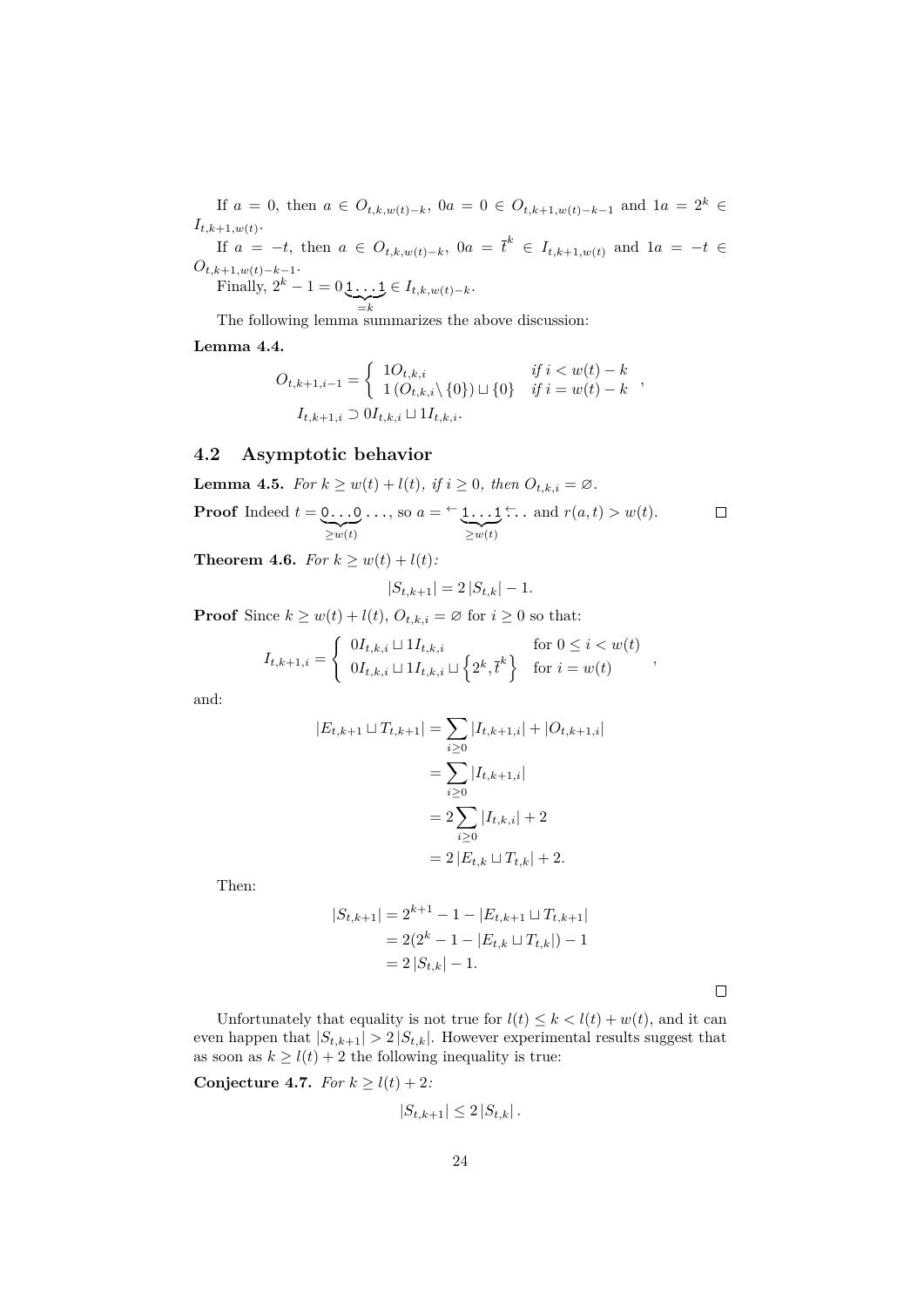## <span id="page-24-0"></span>**5 Other works**

We now compare our results with those of Cusick, Li and Stanica [\[6\]](#page-25-7), and those of Carlet [\[2\]](#page-25-8).

### **5.1 Cusick et al.**

In [\[6\]](#page-25-7), Cusick et al. prove the conjecture in some specific cases:

- $w(t) = 1, 2,$
- $t = 2^k t'$  with  $w(t') \leq 2$  and  $t'$  even,
- $t = 2^k t'$  with  $w(t') \leq 4$  and  $t'$  odd.

by splitting each case in several subcases and using specific counting arguments for each one. We compare their results with ours.

The first case is treated by different theorems:

- $w(t) = 1$  iff  $t \approx 1$ , so this case is taken care of by theorem [3.8.](#page-13-0)
- $w(t) = 2$  iff  $t \approx 3$  which is included in theorem [3.8](#page-13-0) or  $d = 2$  and  $\alpha_1 =$  $\alpha_2 = 1$  which is included in the corollary of theorem [3.17.](#page-21-0)

The second one reads  $t = 2^k - t' = \overline{t'}$  with  $w(t') \leq 2$  and  $t'$  even, i.e.  $w(t) \geq k - 2$  and  $t = 1 \mod 2$ . So *t* is either made of one block which is included in theorem [3.8,](#page-13-0) or two blocks with  $\beta_1 = \beta_2 = 1$  which is included in theorem [3.17.](#page-21-0)

The last one reads  $t = 2^k - t' = \overline{t'}$  with  $w(t') \leq 4$  and  $t'$  odd, i.e.  $w(t) \geq k - 4$ and  $t = 0$  mod 2. The subcases  $w(t) = k-1, k-2$  are included in our theorems just like in the previous case. The only subcases not directly included in our theorems [3.8,](#page-13-0) [3.16](#page-20-1) and [3.17](#page-21-0) when  $w(t) = k - 3$  are:

- when  $w(t) = k 3, d = 2$ :
	- **–** 10010 but it is taken care of by the corollary of theorem [3.17,](#page-21-0)
	- **–** 001101 and 110010 wich can be directly computed,
- when  $w(t) = k 3, d = 3$ :
	- **–** 101010 but it is taken care of by theorem [2.21,](#page-6-1)
	- **–** one or two, but not three, *αi*s equal 1, which is not treated by our theorems.

We also miss several subcases when  $w(t) = k - 4$ .

Their approach kind of lacks a general strategy to tackle the conjecture, but points out the importance of what we call  $r(a, t)$ , the number of carries.

#### **5.2 Carlet**

In [\[2\]](#page-25-8), Carlet proves the conjecture in the following cases:

- $w(t) = 0, 1$  and
- $t = 2^i 2^j$ ,

using affine functions and multisets. Both these results deal with numbers made of one block and are included in theorem [3.8.](#page-13-0)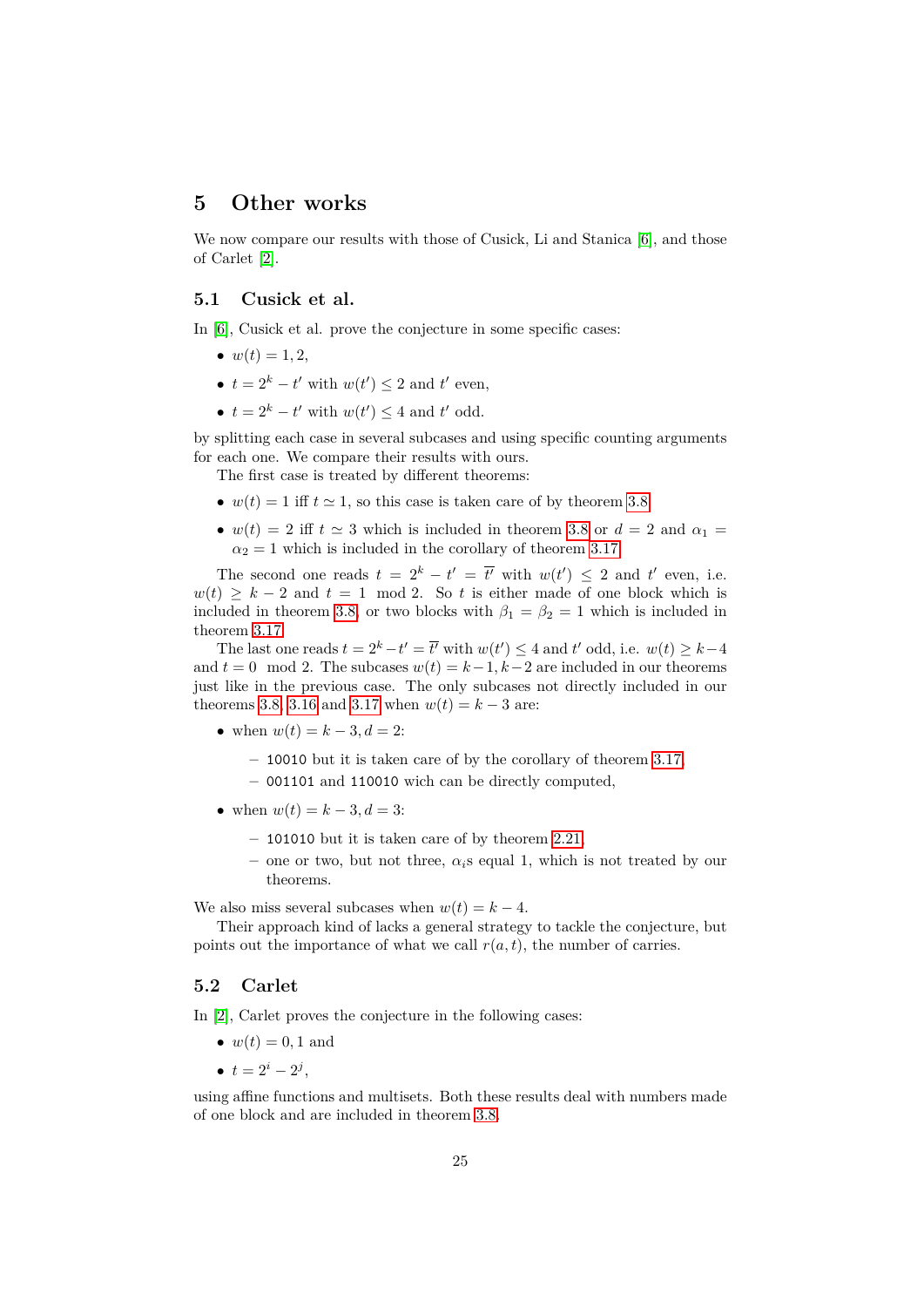## **6 Toward a complete proof**

The numbers for which  $P_{t,k}$  is the nearest to the bound of the conjecture seem to be the ones which verify the constraint  $\min(\alpha_i) \geq B - 1$ , and especially the ones which also verify  $\forall i, \beta_i = 1$ . Moreover puncturing a 1 of a binary string seems to make  $P_{t,k}$  smaller most of the time.

We consequently hope to be able to completely solve the conjecture using one of the following strategies:

- Show that any number gives a smaller set than an *extremal* one by induction (i.e. by puncturing 1s, even so that different blocks merge) and by comparing different expressions of *Pt,k*.
- Show that the conjecture is true for every number which verifies the constraint min $(\alpha_i) \geq B - 1$  and then that the numbers which do not, give smaller sets by induction (i.e. by puncturing 1s, but without merging different blocks) and by comparing different expressions of  $P_{t,k}$ .

# **References**

- <span id="page-25-4"></span>[1] Claude Carlet. On a weakness of the Tu-Deng function and its repair. Cryptology ePrint Archive, Report 2009/606, 2009. [http://eprint.iacr.](http://eprint.iacr.org/) [org/](http://eprint.iacr.org/).
- <span id="page-25-8"></span>[2] Claude Carlet. Private communication, 2009.
- <span id="page-25-2"></span>[3] Claude Carlet and Keqin Feng. An infinite class of balanced functions with optimal algebraic immunity, good immunity to fast algebraic attacks and good nonlinearity. In *Advances in Cryptology - ASIACRYPT 2008*, pages 425–440. Springer-Verlag, 2008.
- <span id="page-25-1"></span>[4] Nicolas Courtois. Fast algebraic attacks on stream ciphers with linear feedback. In *Advances in Cryptology - CRYPTO 2003*, pages 176–194. Springer-Verlag, 2003.
- <span id="page-25-0"></span>[5] Nicolas Courtois and Willi Meier. Algebraic attacks on stream ciphers with linear feedback. In *Advances in Cryptology — EUROCRYPT 2003*, pages 345–359. Springer-Verlag, 2003.
- <span id="page-25-7"></span>[6] T. W. Cusick, Yuan Li, and Pantelimon Stanica. On a combinatoric conjecture. Cryptology ePrint Archive, Report 2009/554, 2009. [http:](http://eprint.iacr.org/) [//eprint.iacr.org/](http://eprint.iacr.org/).
- <span id="page-25-3"></span>[7] J.F. Dillon. *Elementary Hadamard Difference Sets*. PhD thesis, University of Maryland, 1974.
- <span id="page-25-5"></span>[8] Ronald L. Graham, Donald E. Knuth, and Oren Patashnik. *Concrete Mathematics: A Foundation for Computer Science*. Addison-Wesley Professional, 2 edition, March 1994.
- <span id="page-25-6"></span>[9] Michael B. Monagan, Keith O. Geddes, K. Michael Heal, George Labahn, Stefan M. Vorkoetter, James McCarron, and Paul DeMarco. *Maple 10 Programming Guide*. Maplesoft, Waterloo ON, Canada, 2005.